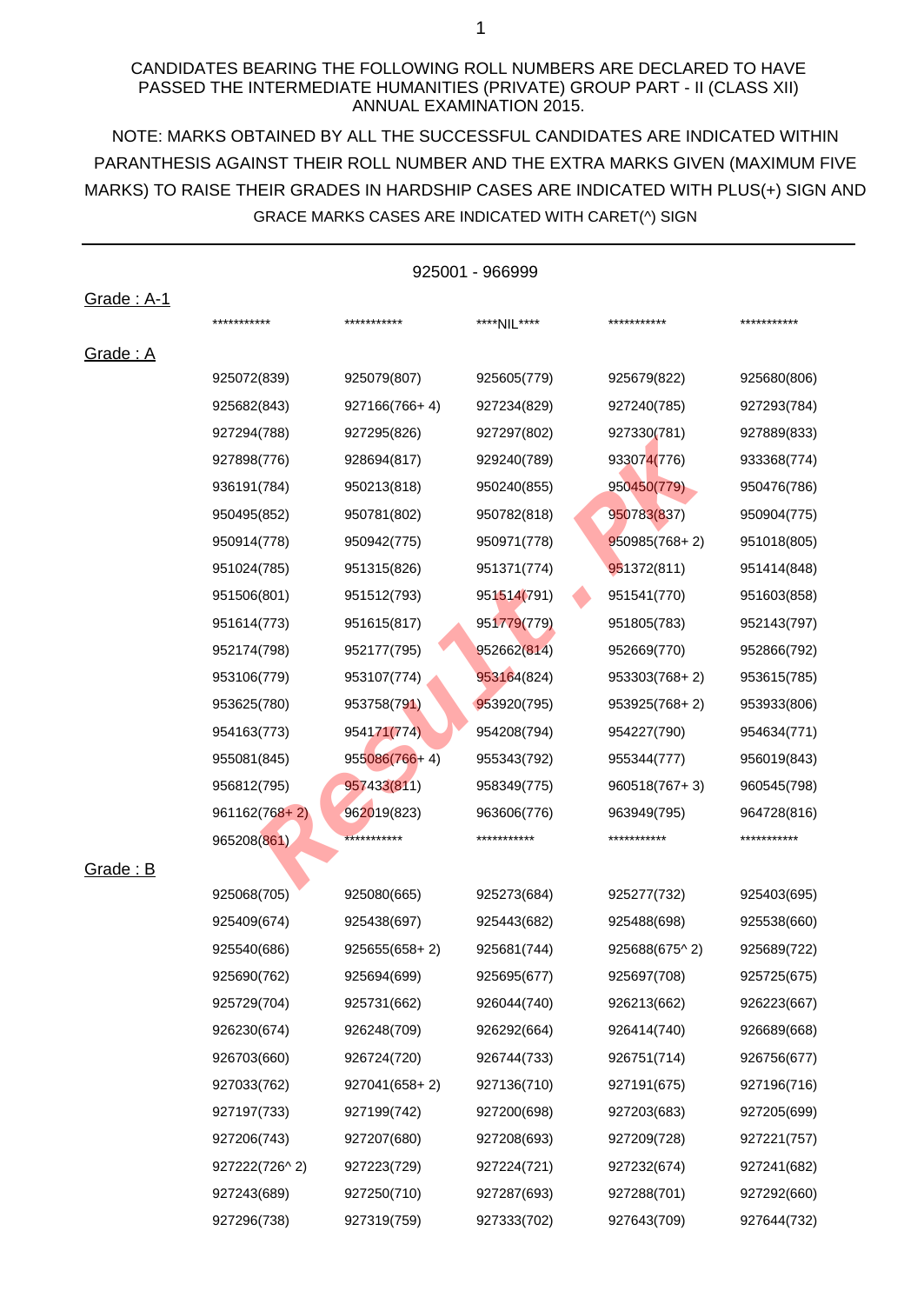| 927858(660)    | 927891(706)     | 927897(692)   | 927902(664)   | 927904(729)     |
|----------------|-----------------|---------------|---------------|-----------------|
| 927911(674)    | 928013(671)     | 928018(661)   | 928233(681)   | 928239(725)     |
| 928240(713)    | 928261(714)     | 928424(743)   | 928433(663)   | 928459(710)     |
| 928460(657+3)  | 928496(670)     | 928608(679)   | 928618(694)   | 928619(665)     |
| 928620(675)    | 928625(691)     | 928649(729)   | 928651(733)   | $928663(659+1)$ |
| 928679(663)    | 928706(697)     | 928714(685)   | 928904(732)   | 929018(750)     |
| 929022(749)    | 929027(700)     | 929034(661)   | 929038(689)   | 929041(747)     |
| 929204(655+ 5) | 929207(661)     | 929209(700)   | 929211(723)   | 929225(678)     |
| 929227(733)    | 929229(677)     | 929237(731)   | 929238(738)   | 929241(752)     |
| 929242(714)    | 929405(679)     | 929445(750)   | 929633(731)   | 929638(751)     |
| 929824(750)    | 929831(742)     | 929844(753)   | 930217(754)   | 930601(744)     |
| 930635(726)    | 930639(748)     | 930655(746)   | 930662(705)   | 930679(745)     |
| 931017(710)    | 931019(742)     | 931033(750)   | 931088(660)   | 931091(693)     |
| 931519(746)    | 931524(739)     | 931525(744)   | 931526(744)   | 931530(713)     |
| 931536(745)    | 931705(705)     | 931745(662)   | 932221(754)   | 932228(719)     |
| 932451(720)    | 932454(714)     | 932455(733)   | 932606(670)   | 932634(724)     |
| 932637(680)    | $932647(655+5)$ | 932655(730)   | 933004(662)   | 933078(725)     |
| 933086(731)    | 933099(727)     | 933302(711)   | 933348(696)   | 933366(756)     |
| 933367(753)    | 933604(680)     | 933606(722)   | 933668(674)   | 934006(753)     |
| 934026(664)    | 934073(710)     | 934362(714)   | 935030(685)   | 935037(678)     |
| 935042(699)    | 935046(728)     | 935301(664)   | 935604(662)   | 935617(712)     |
| 935705(712)    | 935721(660)     | 936014(702)   | 936065(719)   | 936101(691)     |
| 936111(752)    | 936113(752)     | 936118(698)   | 936192(717)   | 936193(731)     |
| 936745(679)    | 936786(739)     | 936790(691)   | 937009(743)   | 937057(757)     |
| 937074(722)    | 937604(673)     | 937610(741)   | 937645(745)   | 938008(731)     |
| 938032(725)    | 938429(751)     | 950002(714)   | 950003(670)   | 950017(662)     |
| 950019(686)    | 950024(703)     | 950030(660)   | 950033(741)   | 950037(696)     |
| 950049(699)    | 950071(698)     | 950083(671)   | 950106(738)   | 950107(655+5)   |
| 950116(690)    | 950150(725)     | 950169(688)   | 950170(698)   | 950182(699)     |
| 950187(755)    | 950195(726)     | 950197(697)   | 950198(681)   | 950203(665)     |
| 950209(688)    | 950214(698)     | 950215(681)   | 950222(754)   | 950253(682)     |
| 950265(698)    | 950271(712)     | 950286(678)   | 950422(686)   | 950426(666)     |
| 950428(670)    | 950438(716)     | 950470(679)   | 950488(659+1) | 950496(743)     |
| 950507(662)    | 950515(676)     | 950520(665)   | 950523(676)   | 950536(739)     |
| 950540(730)    | 950553(736)     | 950554(682)   | 950556(698)   | 950564(668)     |
| 950581(711)    | 950582(658+2)   | 950592(656+4) | 950701(673)   | 950705(657+3)   |
| 950708(666)    | 950719(661)     | 950723(660)   | 950745(708)   | 950755(714)     |
| 950757(722)    | 950761(685)     | 950765(685)   | 950771(658+2) | 950797(687)     |
| 950798(698)    | 950805(714)     | 950806(655+5) | 950807(659+1) | 950809(708)     |
| 950814(725)    | 950815(662)     | 950818(688)   | 950842(714)   | 950870(689)     |
| 950871(683)    | 950896(677)     | 950910(724)   | 950912(737)   | 950921(723)     |
| 950927(670)    | 950939(697)     | 950946(681)   | 950947(706)   | 950952(762)     |
| 950953(707)    | 950957(700)     | 950958(754)   | 950959(720)   | 950970(679)     |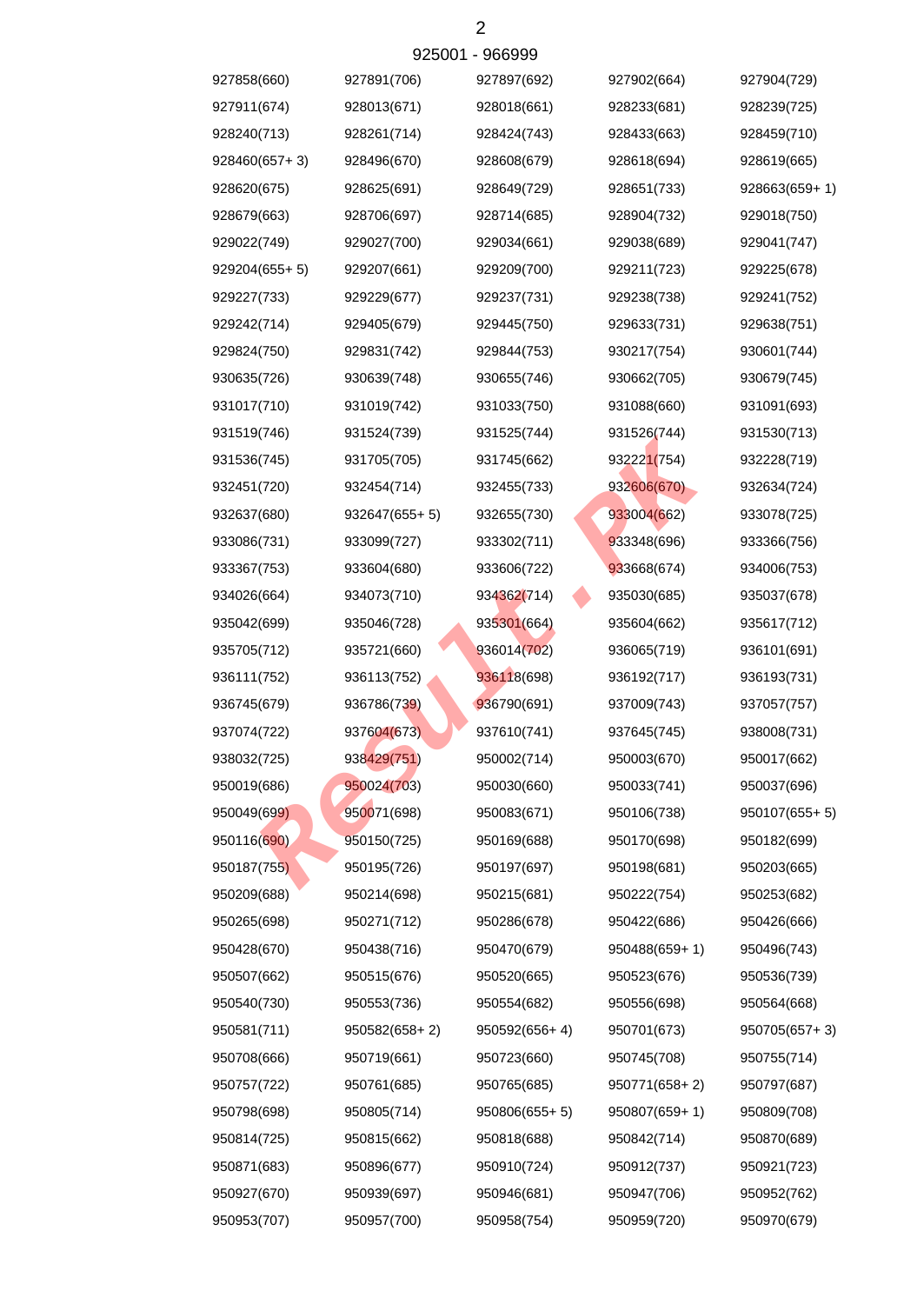|               |                 | <b>ALCOOL - ADDAAA</b> |               |               |
|---------------|-----------------|------------------------|---------------|---------------|
| 950976(681)   | 950989(684)     | 950992(682)            | 951005(731)   | 951014(702)   |
| 951015(690)   | 951017(672)     | 951019(689)            | 951023(703)   | 951025(753)   |
| 951033(717)   | 951036(673)     | $951043(657 + 3)$      | 951061(658+2) | 951062(740)   |
| 951202(749)   | 951203(661)     | 951215(685)            | 951223(686)   | 951226(680)   |
| 951228(760)   | 951233(689)     | 951238(736)            | 951239(699)   | 951241(666)   |
| 951262(701)   | 951278(707)     | 951317(673)            | 951323(672)   | 951326(659+1) |
| 951344(665)   | 951351(675)     | 951354(753)            | 951361(679)   | 951363(744)   |
| 951503(680)   | 951511(755)     | 951513(685)            | 951515(735)   | 951534(687)   |
| 951540(739)   | 951545(682)     | 951570(739)            | 951580(689)   | 951583(683)   |
| 951596(668)   | 951604(679)     | 951605(695)            | 951613(668)   | 951617(669)   |
| 951622(677)   | 951709(704)     | 951710(747)            | 951720(660)   | 951732(684)   |
| 951750(716)   | 951758(696)     | 951767(678)            | 951770(681)   | 951788(746)   |
| 951802(682)   | 951818(700)     | 951820(688)            | 951822(662)   | 951838(703)   |
| 951841(665)   | 951851(744)     | 952005(724)            | 952008(675)   | 952017(679)   |
| 952022(696)   | 952023(729)     | 952049(680)            | 952062(677)   | 952063(691)   |
| 952071(707)   | 952072(701)     | 952073(705)            | 952080(684)   | 952097(675)   |
| 952102(738)   | 952103(727)     | 952106(708)            | 952117(662)   | 952119(684)   |
| 952136(672)   | $952138(657+3)$ | 952142(753)            | 952146(700)   | 952148(710)   |
| 952172(675)   | 952176(753)     | 952178(702)            | 952182(751)   | 952188(680)   |
| 952190(707)   | 952198(697)     | 952200(744)            | 952208(692)   | 952216(688)   |
| 952225(684)   | 952227(755)     | 952306(686)            | 952308(719)   | 952325(730)   |
| 952326(752)   | 952330(760)     | 952338(727)            | 952341(678)   | 952344(724)   |
| 952351(686)   | 952501(720)     | 952518(710)            | 952565(667)   | 952571(685)   |
| 952573(720)   | 952577(705)     | 952581(670)            | 952585(680)   | 952598(676)   |
| 952626(732)   | 952628(683)     | 952633(666)            | 952634(709)   | 952635(676)   |
| 952641(728)   | 952663(680)     | 952668(737)            | 952670(721)   | 952675(680)   |
| 952686(680)   | 952687(655+5)   | 952688(675)            | 952690(662)   | 952691(669)   |
| 952697(674)   | 952698(759)     | 952807(679)            | 952838(664)   | 952873(667)   |
| 952884(661)   | 952893(661)     | 952904(683)            | 952911(737)   | 952928(670)   |
| 952939(673)   | 952941(674)     | 952942(729)            | 952949(739)   | 952962(689)   |
| 952965(712)   | 952969(698)     | 952974(740)            | 952979(687)   | 952990(709)   |
| 953014(693)   | 953020(659+1)   | 953022(729)            | 953047(717)   | 953069(662)   |
| 953070(713)   | 953071(717)     | 953074(670)            | 953075(705)   | 953081(676)   |
| 953090(756)   | 953099(738)     | 953102(714)            | 953110(704)   | 953119(660)   |
| 953131(656+4) | 953161(692)     | 953162(728)            | 953163(704)   | 953172(710)   |
| 953173(711)   | 953174(695)     | 953175(722)            | 953305(707)   | 953307(684)   |
| 953311(743)   | 953404(667)     | 953419(679)            | 953436(679)   | 953455(655+5) |
| 953460(697)   | 953612(674)     | 953643(714)            | 953673(746)   | 953691(698)   |
| 953692(753)   | 953700(757)     | 953708(664)            | 953720(673)   | 953727(664^3) |
| 953737(695)   | 953747(760)     | 953769(757)            | 953903(678)   | 953904(678)   |
| 953910(657+3) | 953912(696)     | 953917(722)            | 953923(684)   | 953924(734)   |
| 954104(738)   | 954105(748)     | 954108(676)            | 954119(745)   | 954148(673)   |
| 954159(692)   | 954164(746)     | 954166(684)            | 954194(692)   | 954207(713)   |
|               |                 |                        |               |               |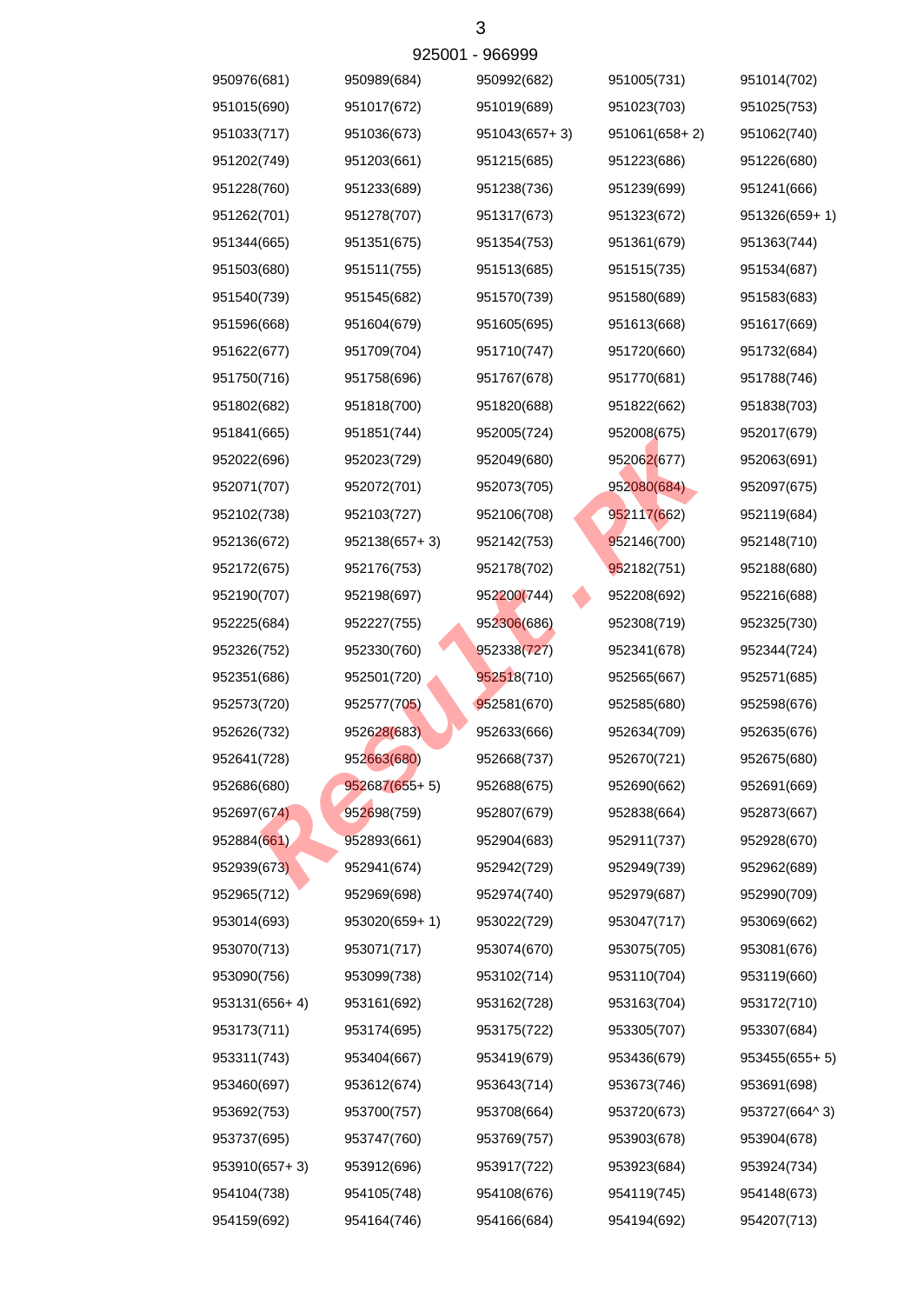| 954209(701^2)  | 954211(696)     | 954212(745)     | 954218(745)   | 954225(686)   |
|----------------|-----------------|-----------------|---------------|---------------|
| 954226(690)    | 954228(736)     | 954236(674)     | 954237(664)   | 954403(698)   |
| 954404(657+3)  | 954417(679)     | 954419(719)     | 954420(700)   | 954422(674)   |
| 954432(690)    | 954433(701)     | 954434(678)     | 954444(662)   | 954445(693)   |
| 954447(659+1)  | 954457(683)     | 954460(719)     | 954464(752)   | 954465(706)   |
| 954466(730)    | 954467(687)     | 954468(686)     | 954469(705)   | 954470(663)   |
| 954602(664)    | 954605(722)     | 954606(711)     | 954610(748)   | 954612(749)   |
| 954631(665)    | $954633(656+4)$ | 954635(669)     | 954656(677)   | 954663(665)   |
| 954668(690)    | 954672(680)     | 955052(697)     | 955065(718)   | 955066(688^1) |
| 955067(673)    | 955071(758)     | 955075(755)     | 955078(675)   | 955093(708)   |
| 955105(745)    | 955107(753)     | 955108(748)     | 955111(727)   | 955112(689)   |
| 955313(693)    | 955328(735)     | 955346(676)     | 955504(661)   | 955519(759)   |
| 955801(695)    | 955838(754)     | 955852(707)     | 955863(716)   | 955866(667)   |
| 955870(683)    | 955880(756)     | 955881(752)     | 956002(655+5) | 956029(662)   |
| 956507(656+ 4) | 956509(695)     | 956524(687)     | 956536(675)   | 956537(734)   |
| 956545(692)    | 956549(661)     | 956560(717)     | 956806(666^1) | 956813(682)   |
| 957004(761)    | 957018(665)     | 957021(681)     | 957022(714)   | 957024(724)   |
| 957037(664)    | 957043(711)     | 957052(759)     | 957058(670)   | 957077(754)   |
| 957092(666)    | 957426(660)     | 957465(678)     | 957466(763)   | 957469(668)   |
| 957482(727)    | 957506(756)     | 957515(764)     | 957907(739)   | 958005(742)   |
| 958014(666)    | 958019(741)     | 958306(676)     | 958308(700)   | 958310(686)   |
| 958316(664)    | 958324(660)     | $958332(655+5)$ | 958336(691)   | 958359(663)   |
| 958390(747)    | 958603(671)     | 958605(751)     | 958609(666)   | 958920(687)   |
| 958937(750)    | 959302(690)     | $959305(656+4)$ | 959309(707)   | 959310(702)   |
| 959319(683)    | 959320(667)     | 959321(690)     | 959323(687)   | 959331(694)   |
| 959603(688)    | 959604(708)     | 959605(666)     | 959608(662)   | 959611(692)   |
| 959613(679)    | 959624(669)     | 959627(689^1)   | 959628(708)   | 959631(754)   |
| 959632(738)    | 960018(672)     | 960022(731)     | 960036(726)   | 960046(710)   |
| 960051(655+ 5) | 960052(712)     | 960057(681)     | 960242(681)   | 960243(700)   |
| 960258(666)    | 960293(722)     | 960514(662)     | 960516(659+1) | 960520(701)   |
| 960524(661)    | 960525(670)     | 960526(749)     | 960535(684)   | 960537(659+1) |
| 960541(742)    | 960547(685)     | 960570(656+4)   | 960578(706)   | 960637(697)   |
| 960656(686)    | 960678(683)     | 961007(702)     | 961008(682)   | 961009(704)   |
| 961012(672)    | 961015(678)     | 961025(674)     | 961133(704)   | 961175(698)   |
| 961180(741)    | 961505(690)     | 961528(699)     | 961573(745)   | 961574(721)   |
| 961664(725)    | 961678(673)     | 961686(682)     | 961705(707)   | 961723(713)   |
| 962008(718)    | 962012(693)     | 962027(656+4)   | 962114(689)   | 962128(728)   |
| 962132(672)    | 962304(662)     | 962307(666)     | 962308(688)   | 962311(760)   |
| 962421(713)    | 962605(710)     | 962606(698)     | 962607(689)   | 962608(678)   |
| 962611(660)    | 962616(682)     | 962617(672)     | 962621(694)   | 962723(717)   |
| 962745(668)    | 962757(689)     | 962761(671)     | 962769(743)   | 963053(706)   |
| 963315(726)    | 963318(658+2)   | 963338(701)     | 963351(668)   | 963393(663)   |
| 963407(732)    | 963431(665)     | 963447(694)     | 963450(739)   | 963498(734)   |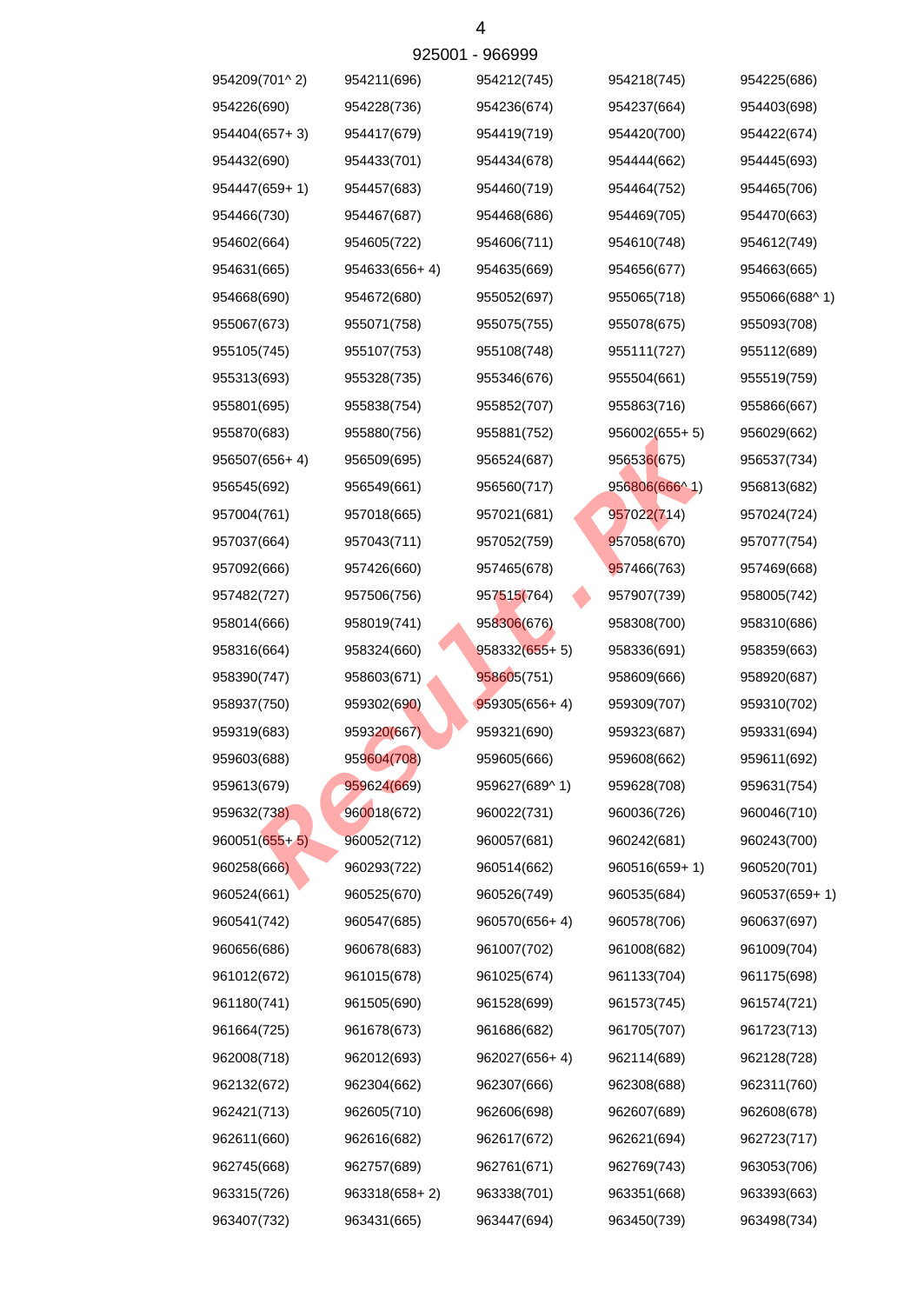| 963499(676)     | 963500(680)     | 963531(724)   | 963581(713)   | 963582(693)     |
|-----------------|-----------------|---------------|---------------|-----------------|
| 963588(673)     | 963722(680)     | 963723(671)   | 963727(683)   | 963746(722)     |
| 963805(690)     | 963895(747)     | 963950(656+4) | 963958(690)   | 963997(763)     |
| 964003(675)     | 964004(700)     | 964005(660)   | 964050(657+3) | 964076(670)     |
| 964083(713)     | 964096(674)     | 964304(695)   | 964402(676)   | 964432(703)     |
| 964706(664)     | 964716(673)     | 964726(658+2) | 964734(703)   | 964742(664)     |
| 964744(686)     | 964810(655+5)   | 964820(665)   | 964884(662)   | 965206(687)     |
| $965522(656+4)$ | 965523(701)     | 965549(670)   | 965600(703)   | 966011(695)     |
| 966028(659+1)   | 966419(666)     | 966420(691)   | ***********   | ***********     |
| 925003(644)     | 925035(566)     | 925037(634)   | 925042(553)   | 925048(604)     |
| 925059(617)     | 925065(648)     | 925084(561)   | 925201(568)   | 925202(578)     |
| 925204(562)     | 925241(626)     | 925242(587)   | 925243(563)   | 925244(636)     |
| 925245(595)     | 925248(593^2)   | 925253(563)   | 925254(609)   | 925255(553)     |
| 925256(558)     | 925271(577)     | 925274(643)   | 925297(625)   | 925304(593)     |
| 925405(579^2)   | 925406(617)     | 925407(577)   | 925408(557^1) | 925414(559)     |
| 925427(627)     | 925433(580^3)   | 925436(575)   | 925437(621)   | 925461(580^2)   |
| 925462(572^2)   | 925470(597)     | 925471(588)   | 925474(582)   | $925506(546+4)$ |
| 925525(600)     | 925529(646)     | 925530(619)   | 925534(581)   | 925541(643)     |
| 925542(573)     | 925607(577)     | 925615(608)   | 925616(565)   | 925617(622)     |
| 925619(585)     | 925627(552)     | 925659(587)   | 925663(564)   | 925670(559)     |
| 925673(567)     | 925677(552)     | 925691(631)   | 925702(583)   | 925705(586)     |
| 925707(607)     | 925717(637)     | 925734(616)   | 925804(579)   | 925810(595)     |
| 925815(588)     | 925838(637)     | 925848(561)   | 925852(627)   | 926010(630)     |
| 926202(627)     | 926214(612)     | 926224(596)   | 926226(568)   | 926228(591)     |
| 926229(640)     | 926231(588)     | 926232(591)   | 926241(590)   | 926255(595^2)   |
| 926265(588)     | 926272(612)     | 926285(600)   | 926430(640)   | 926601(597)     |
| 926602(555)     | 926606(598)     | 926607(577^1) | 926614(580)   | 926616(608)     |
| 926619(585)     | 926623(642)     | 926628(570)   | 926630(628)   | 926642(610)     |
| 926661(582)     | $926676(546+4)$ | 926680(549+1) | 926686(587)   | 926687(608)     |
| 926702(605)     | 926714(643)     | 926725(645)   | 926731(601)   | 926747(547+3)   |
| 926757(552)     | 926763(545+5)   | 926767(591)   | 926783(642)   | 927023(614)     |
| 927026(550)     | 927027(586)     | 927035(617)   | 927036(642)   | 927037(555)     |
| 927038(582)     | 927050(583)     | 927051(589)   | 927054(570)   | 927087(577)     |
| 927103(598)     | 927126(607)     | 927128(573)   | 927129(605)   | 927146(598)     |
| 927158(553^2)   | 927160(569)     | 927170(561)   | 927171(576^3) | 927176(555)     |
| 927181(607)     | 927187(576)     | 927188(546+4) | 927190(549+1) | 927192(625)     |
| 927193(590)     | 927194(609)     | 927211(580^2) | 927230(626^3) | 927263(608)     |
| 927264(653)     | 927265(591^3)   | 927266(630)   | 927267(581)   | 927281(562)     |
| 927285(580)     | 927301(573)     | 927312(584)   | 927314(584)   | 927321(609)     |
| 927324(555)     | 927335(654^3)   | 927507(645)   | 927613(619)   | 927619(624)     |
| 927640(617)     | 927645(598)     | 927807(618)   | 927809(598)   | 927812(605)     |
| 927818(629)     | 927822(601)     | 927823(608)   | 927859(637)   | 927860(559)     |

Grade : C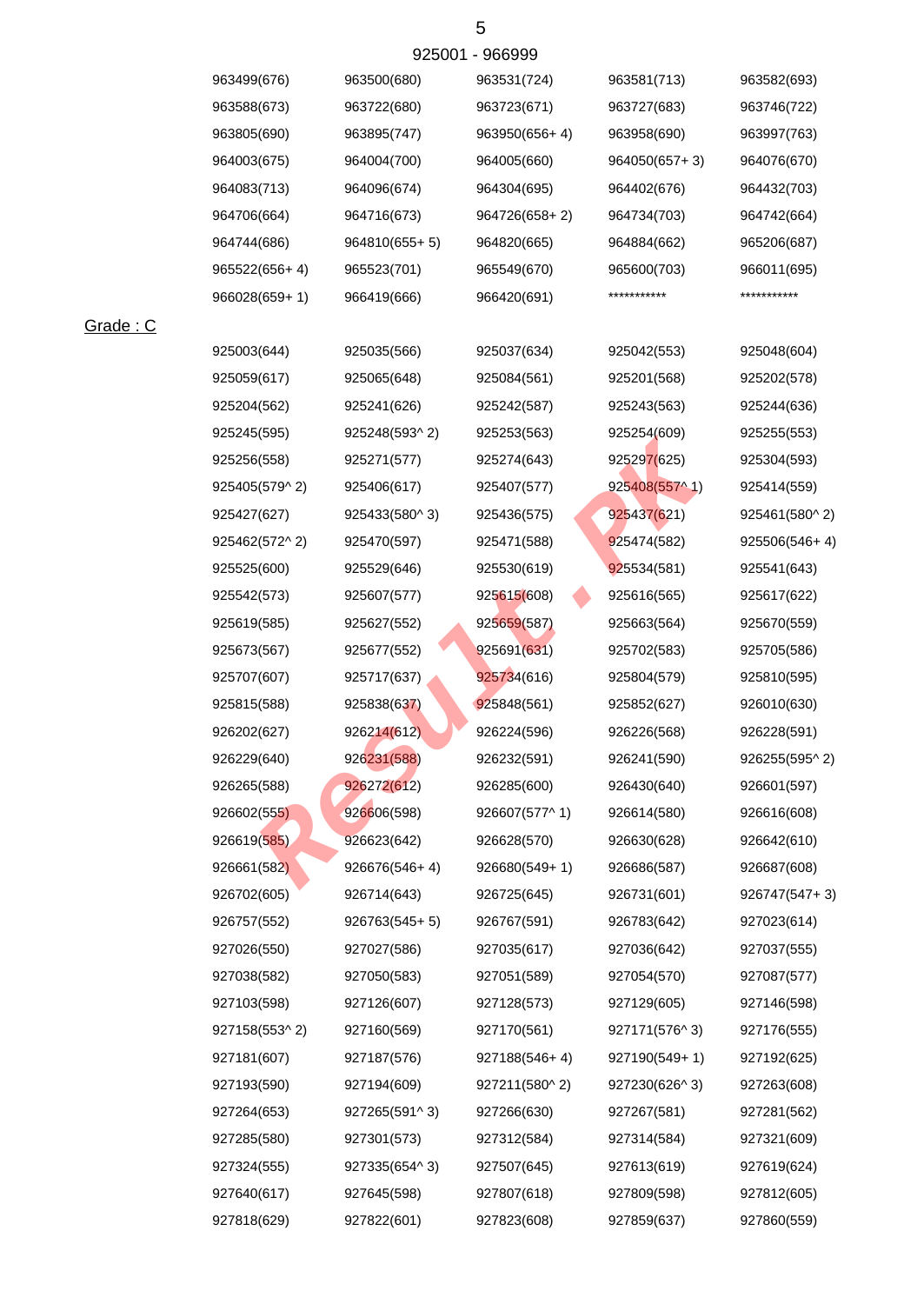|               |                 | AS200.1 - APPAAA |               |                 |
|---------------|-----------------|------------------|---------------|-----------------|
| 927863(623)   | 927865(571)     | 927878(562)      | 927899(636)   | 927901(586)     |
| 927906(577)   | 928006(556)     | 928237(586)      | 928245(563)   | 928401(564^1)   |
| 928402(564)   | 928403(550)     | 928405(611)      | 928412(576)   | 928415(633^1)   |
| 928420(546+4) | 928434(593)     | 928446(546+4)    | 928447(555)   | 928449(583)     |
| 928464(625)   | 928468(601)     | 928469(609)      | 928470(608)   | 928481(591)     |
| 928485(646)   | 928491(582)     | 928492(622)      | 928499(651)   | 928500(607)     |
| 928504(573)   | 928505(566)     | 928513(597)      | 928516(616)   | 928520(578)     |
| 928603(566)   | 928605(618)     | 928606(642)      | 928607(653)   | 928609(568)     |
| 928610(552)   | 928615(595^3)   | 928622(650)      | 928623(588)   | 928629(630)     |
| 928637(647)   | 928638(611)     | 928640(627)      | 928641(555)   | 928642(617)     |
| 928644(561)   | 928645(570)     | 928650(632)      | 928653(599)   | $928655(549+1)$ |
| 928657(638)   | 928658(625)     | 928672(647)      | 928676(545+5) | 928677(609)     |
| 928678(639)   | 928681(580)     | 928684(651)      | 928686(613)   | 928693(624^3)   |
| 928705(610)   | 928708(558)     | 928709(605)      | 928711(579^2) | 928901(633)     |
| 928903(627)   | 928906(559)     | 928907(605)      | 928908(579)   | 929008(556)     |
| 929014(554)   | 929026(576)     | 929030(626)      | 929032(576)   | 929203(642)     |
| 929206(572)   | 929208(572)     | 929230(576)      | 929232(549+1) | 929236(552)     |
| 929243(581)   | 929407(562)     | 929416(551)      | 929430(593)   | 929435(614)     |
| 929606(630^3) | $929611(545+5)$ | 929619(556)      | 929641(569)   | 929828(620)     |
| 930016(569)   | 930026(609)     | 930215(596)      | 930223(643)   | 930406(626)     |
| 930637(614)   | $930638(548+2)$ | 930646(602)      | 930669(571)   | 930675(552)     |
| 930677(578)   | 931001(585)     | 931002(648)      | 931003(648)   | 931013(603)     |
| 931020(603)   | 931021(576)     | 931028(573^1)    | 931030(637)   | 931031(570)     |
| 931032(636)   | 931039(615)     | 931046(566)      | 931047(586)   | 931050(591)     |
| 931054(559)   | 931055(579)     | 931060(618)      | 931062(632)   | 931065(553)     |
| 931069(623)   | 931542(589)     | 931704(612)      | 931709(639)   | 931713(611)     |
| 931722(602)   | 931724(587)     | 931727(635)      | 931734(566^2) | 932003(548+2)   |
| 932210(576)   | 932401(588)     | 932402(638)      | 932403(558^3) | 932404(628)     |
| 932416(603)   | 932428(625)     | 932429(609)      | 932440(573)   | 932442(585)     |
| 932456(632)   | 932602(582^3)   | 932604(630)      | 932605(618)   | 932608(580)     |
| 932610(613)   | 932611(594)     | 932613(638)      | 932614(646)   | 932618(576)     |
| 932623(582)   | 932627(593)     | 932628(628)      | 932629(617)   | 932636(622)     |
| 932639(624)   | 932645(618^1)   | 932652(575)      | 932658(597)   | 933001(586)     |
| 933042(606)   | 933063(570)     | 933072(553)      | 933073(548+2) | $933075(549+1)$ |
| 933080(555)   | 933082(581)     | 933093(600)      | 933315(587)   | 933316(589)     |
| 933325(616)   | 933345(576)     | 933350(549+1)    | 933351(565)   | 933354(574)     |
| 933355(618)   | 933360(611)     | 933363(549+1)    | 933364(561)   | 933608(563)     |
| 933628(650)   | 933637(575)     | 933642(596)      | 933654(592)   | 933666(629)     |
| 933669(560)   | 933687(621^2)   | 933690(599)      | 934005(587)   | 934056(616)     |
| 934065(549+1) | 934066(628)     | 934072(562)      | 934305(550)   | 934307(628)     |
| 934320(633)   | 934360(566)     | 934379(635)      | 934381(572)   | 934702(630)     |
| 934722(606)   | 934727(546+4)   | 934740(550)      | 934748(622)   | 935011(621)     |
| 935014(562)   | 935029(640)     | 935035(549+1)    | 935055(549+1) | 935302(586)     |

 $025001$   $066000$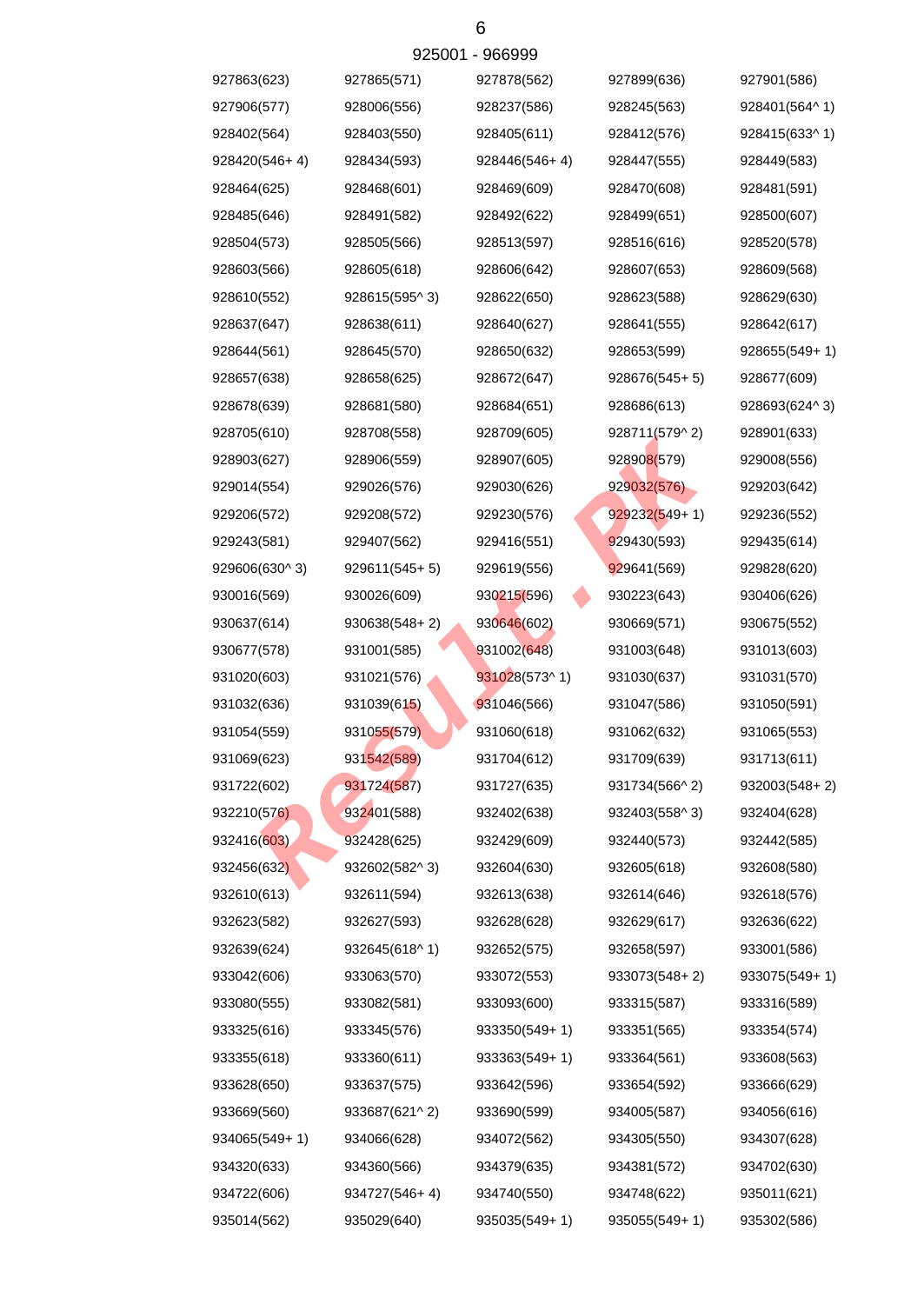| 935605(586^2) | 935611(582)     | 935618(579)     | 935632(607)   | 935642(572)   |
|---------------|-----------------|-----------------|---------------|---------------|
| 935647(546+4) | 935650(592)     | 935657(617)     | 935662(591)   | 936017(555)   |
| 936019(649)   | 936020(596)     | 936038(564)     | 936042(641)   | 936045(610)   |
| 936047(567)   | 936049(549+1)   | 936073(568^3)   | 936079(568)   | 936085(566)   |
| 936086(562)   | 936091(613)     | 936106(556)     | 936107(569)   | 936128(606)   |
| 936130(547+3) | 936131(571)     | 936138(634)     | 936150(607)   | 936174(608)   |
| 936180(551)   | 936182(633)     | 936184(567)     | 936197(574)   | 936204(637)   |
| 936205(573^3) | 936209(634)     | 936210(589)     | 936214(573)   | 936221(578)   |
| 936716(560)   | 936717(580)     | 936731(651)     | 936771(579)   | 936774(550)   |
| 936787(565)   | 937003(588)     | 937005(650)     | 937006(546+4) | 937011(580)   |
| 937012(546+4) | 937032(577)     | 937043(631)     | 937048(553)   | 937068(593)   |
| 937071(586)   | 937075(595)     | 937076(566^1)   | 937402(559)   | 937408(636)   |
| 937603(593)   | $937622(548+2)$ | 937633(600)     | 937640(600)   | 937647(550)   |
| 937648(577)   | 937661(649)     | 937677(548+2)   | 937681(585)   | 937685(624)   |
| 938003(559^3) | 938004(588)     | 938012(557)     | 938013(628)   | 938020(639)   |
| 938025(620)   | 938035(550)     | 938047(633)     | 938404(610)   | 938409(580)   |
| 938410(552)   | 938425(583)     | 938433(590)     | 938701(578)   | 950001(628)   |
| 950005(557)   | 950007(627)     | 950008(609)     | 950009(564)   | 950014(561)   |
| 950016(599)   | 950021(587)     | $950026(545+5)$ | 950031(630)   | 950032(595)   |
| 950036(627)   | 950038(579)     | 950045(578)     | 950048(620)   | 950050(568)   |
| 950056(591)   | 950058(590)     | 950061(651)     | 950062(604)   | 950063(636)   |
| 950067(571)   | 950072(649)     | 950079(642)     | 950085(649)   | 950087(584)   |
| 950093(580)   | 950134(574)     | 950137(576)     | 950147(584)   | 950157(645)   |
| 950158(546+4) | 950159(607)     | 950164(634)     | 950166(587)   | 950175(645)   |
| 950176(615)   | 950181(567^3)   | 950183(619)     | 950186(629)   | 950190(546+4) |
| 950191(556)   | 950201(577)     | 950210(631)     | 950216(628)   | 950217(555)   |
| 950219(560)   | 950220(648)     | 950221(588)     | 950223(552)   | 950226(626)   |
| 950231(629)   | 950232(594)     | 950238(647)     | 950239(584)   | 950243(547+3) |
| 950245(639)   | 950247(561^3)   | 950248(626)     | 950250(555)   | 950251(611)   |
| 950255(650)   | 950256(608)     | 950257(617)     | 950262(562)   | 950263(612)   |
| 950275(648)   | 950280(559)     | 950287(558)     | 950403(548+2) | 950408(642)   |
| 950413(615)   | 950415(638)     | 950420(650)     | 950427(599)   | 950435(565)   |
| 950458(551)   | 950469(647)     | 950478(627)     | 950485(616)   | 950491(581)   |
| 950493(634)   | 950498(567)     | 950500(614)     | 950509(571)   | 950516(578)   |
| 950517(637)   | 950525(581)     | 950526(650)     | 950527(582)   | 950528(545+5) |
| 950529(610)   | 950534(564)     | 950537(628)     | 950569(591)   | 950570(593)   |
| 950572(640)   | 950573(562)     | 950583(648)     | 950584(574)   | 950587(546+4) |
| 950593(570)   | 950704(633)     | 950712(649)     | 950718(591)   | 950721(582)   |
| 950729(573)   | 950734(549+1)   | 950738(576)     | 950739(560)   | 950740(592)   |
| 950741(545+5) | 950742(622)     | 950744(631)     | 950746(645)   | 950747(568)   |
| 950749(565)   | 950750(566)     | 950751(647)     | 950752(652)   | 950753(575)   |
| 950754(628)   | 950758(555)     | 950763(642)     | 950764(653)   | 950766(604)   |
| 950767(584)   | 950768(616)     | 950769(583)     | 950770(574)   | 950772(598)   |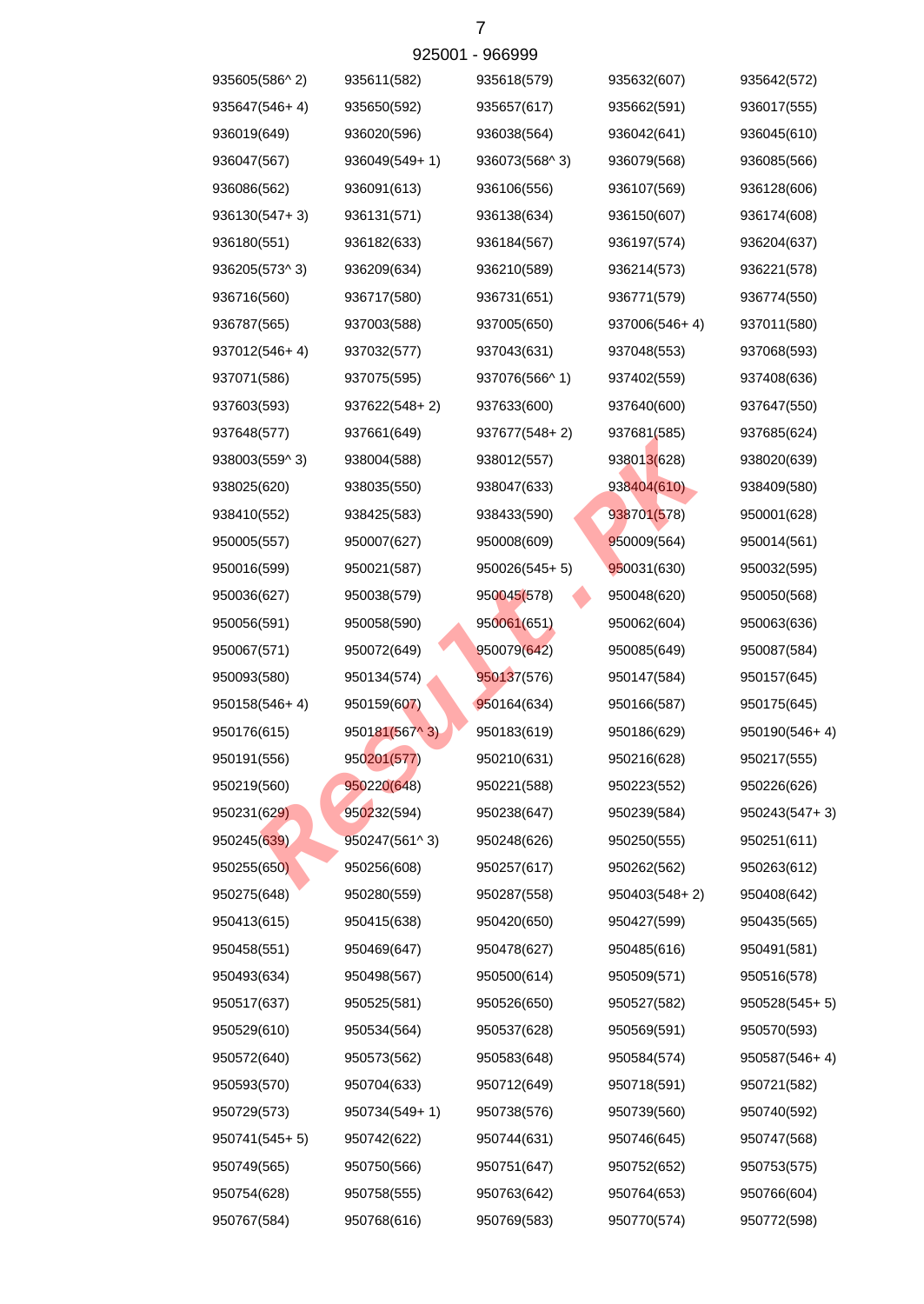| 950784(582)   | 950785(576)   | 950786(623)   | 950788(575)   | 950791(639)   |
|---------------|---------------|---------------|---------------|---------------|
| 950795(620^3) | 950800(622)   | 950810(577)   | 950812(569)   | 950816(619)   |
| 950823(546+4) | 950824(597)   | 950829(584)   | 950839(608)   | 950843(581)   |
| 950846(612)   | 950847(549+1) | 950850(549+1) | 950851(641)   | 950853(627)   |
| 950854(581)   | 950855(577)   | 950856(596)   | 950861(610)   | 950862(588)   |
| 950863(552^1) | 950869(608)   | 950873(612)   | 950874(627)   | 950876(580)   |
| 950884(620)   | 950885(622)   | 950887(621)   | 950895(559)   | 950897(599)   |
| 950898(621)   | 950905(593)   | 950915(644)   | 950930(635)   | 950932(622)   |
| 950933(618)   | 950940(650)   | 950944(609)   | 950945(564)   | 950948(575)   |
| 950949(599)   | 950951(638)   | 950954(614)   | 950969(650)   | 950981(639)   |
| 950984(572)   | 950987(643)   | 950991(639)   | 950993(610)   | 950998(593)   |
| 951000(601)   | 951001(557)   | 951004(596)   | 951012(628)   | 951027(607)   |
| 951031(573)   | 951032(585)   | 951034(588)   | 951037(627)   | 951039(554)   |
| 951040(600)   | 951048(561)   | 951049(604)   | 951051(546+4) | 951057(613)   |
| 951214(605^3) | 951221(619)   | 951224(558)   | 951227(574)   | 951232(580)   |
| 951234(635)   | 951242(572)   | 951244(641)   | 951249(647)   | 951251(564)   |
| 951252(642)   | 951255(652)   | 951260(628)   | 951267(608)   | 951269(643)   |
| 951271(604)   | 951280(593)   | 951283(561)   | 951286(554)   | 951290(577)   |
| 951292(555)   | 951301(549+1) | 951304(593)   | 951311(597)   | 951322(580)   |
| 951327(610)   | 951328(601)   | 951331(567)   | 951333(605)   | 951342(618)   |
| 951345(624)   | 951348(594)   | 951352(605)   | 951353(580)   | 951369(594)   |
| 951384(602^2) | 951405(574^1) | 951406(609)   | 951407(642)   | 951409(585)   |
| 951416(563)   | 951418(564)   | 951419(625)   | 951421(586)   | 951422(589)   |
| 951423(616)   | 951424(600^1) | 951426(574)   | 951504(629)   | 951507(613^2) |
| 951520(563)   | 951521(616)   | 951527(601)   | 951530(643)   | 951536(607)   |
| 951542(546+4) | 951565(634)   | 951568(586)   | 951575(621)   | 951576(575)   |
| 951577(553)   | 951582(638)   | 951597(556)   | 951599(578)   | 951601(604)   |
| 951602(575)   | 951637(560^2) | 951717(551)   | 951718(584)   | 951721(633)   |
| 951722(639)   | 951723(569)   | 951733(617)   | 951735(614)   | 951749(602)   |
| 951752(558)   | 951763(563)   | 951764(579)   | 951766(594)   | 951769(575)   |
| 951775(564)   | 951776(587)   | 951783(571)   | 951785(580^3) | 951792(576)   |
| 951798(570)   | 951813(596)   | 951821(627)   | 951826(599)   | 951828(618)   |
| 951844(616)   | 951845(652)   | 951848(654)   | 951849(627)   | 952001(611)   |
| 952010(635)   | 952011(625)   | 952013(646)   | 952025(607^1) | 952034(567)   |
| 952040(609)   | 952041(627)   | 952046(646)   | 952047(572)   | 952048(638)   |
| 952050(606^3) | 952053(568)   | 952054(596)   | 952058(582)   | 952064(631)   |
| 952074(556)   | 952083(638)   | 952087(607)   | 952090(560)   | 952104(611)   |
| 952109(639)   | 952110(634)   | 952111(643)   | 952112(587)   | 952116(645)   |
| 952120(642)   | 952121(631)   | 952122(581)   | 952125(576)   | 952141(564)   |
| 952144(611)   | 952149(631)   | 952152(637)   | 952154(559^3) | 952162(643)   |
| 952170(557)   | 952171(583)   | 952173(605)   | 952187(641)   | 952195(585)   |
| 952197(621)   | 952209(615)   | 952217(581)   | 952223(637)   | 952303(619)   |
| 952314(619)   | 952321(583)   | 952327(571)   | 952329(622)   | 952332(585)   |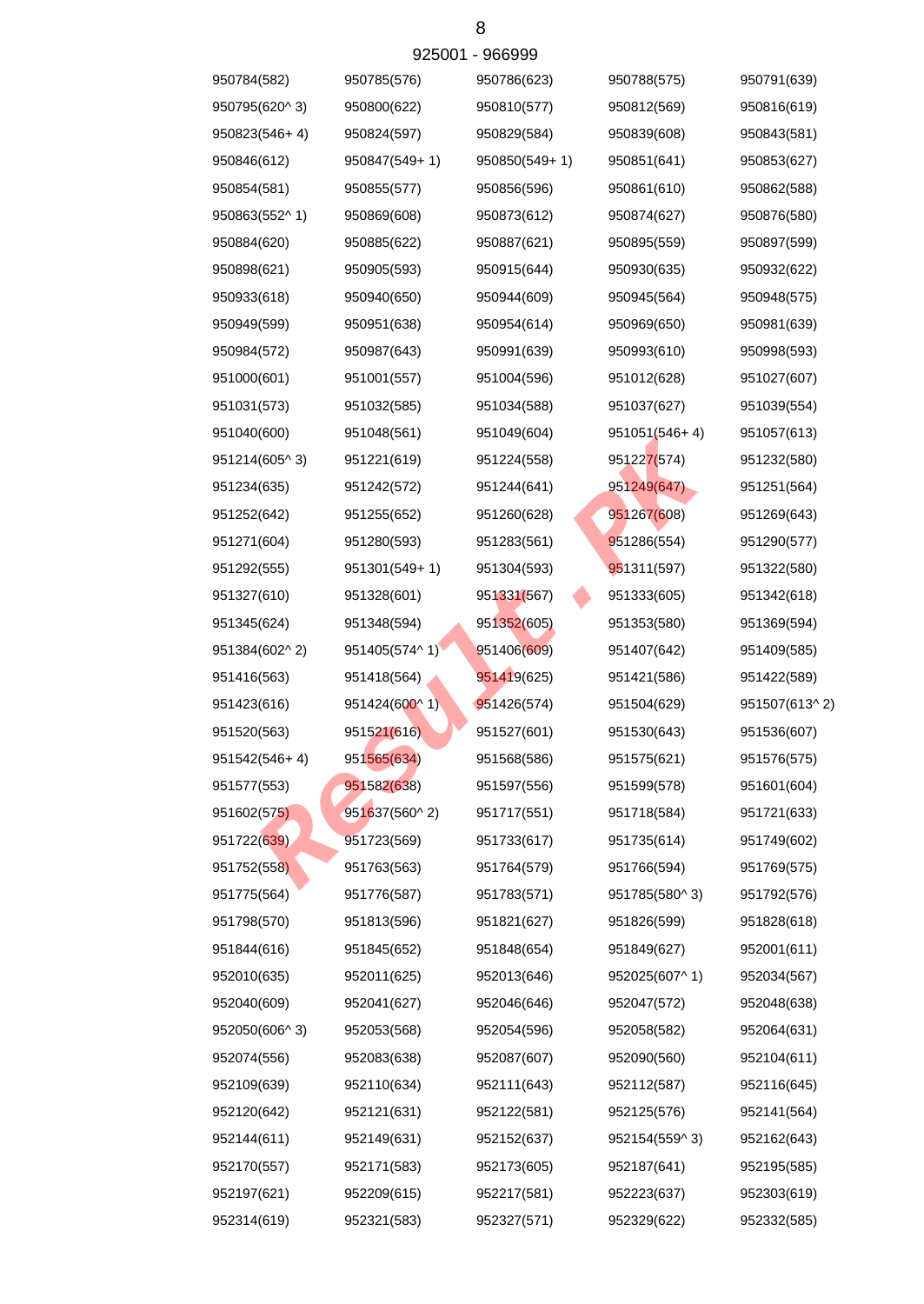|               |                   | ລ <u>ຽດດດ i - ລດດລລ</u> ລ |                 |               |
|---------------|-------------------|---------------------------|-----------------|---------------|
| 952336(609)   | 952337(637)       | 952340(595)               | 952342(546+4)   | 952346(570)   |
| 952349(622)   | 952350(616)       | 952352(568)               | 952355(580)     | 952357(577)   |
| 952359(609)   | 952510(621)       | 952525(625)               | 952527(547+3)   | 952529(573)   |
| 952532(598)   | 952541(565)       | 952548(595)               | 952554(554)     | 952567(619)   |
| 952569(637)   | 952570(573)       | 952572(607)               | 952574(632)     | 952575(570)   |
| 952583(623)   | 952599(553)       | 952611(636)               | 952620(603)     | 952630(619^1) |
| 952632(625^2) | 952636(611)       | 952639(606)               | 952640(616)     | 952642(617^2) |
| 952650(631)   | 952654(561)       | 952655(613)               | 952661(594)     | 952665(624)   |
| 952666(650)   | 952678(590)       | 952679(654)               | 952683(628)     | 952692(610)   |
| 952699(559)   | 952810(552)       | 952813(564)               | 952822(560)     | 952823(550)   |
| 952825(644)   | 952832(613)       | 952833(626)               | 952837(572)     | 952839(554)   |
| 952854(559^1) | 952855(600)       | 952856(624)               | 952868(598^2)   | 952877(640)   |
| 952880(554)   | 952888(630)       | 952890(579)               | 952903(573)     | 952906(643)   |
| 952912(562^3) | 952917(632)       | 952921(564)               | 952922(556^3)   | 952930(568)   |
| 952932(594)   | 952947(651)       | 952948(581)               | 952958(576)     | 952959(621)   |
| 952960(590)   | 952963(629)       | 952967(636)               | 952971(635^1)   | 952975(621)   |
| 952976(566)   | 952989(617)       | 953001(647)               | 953003(609)     | 953013(614)   |
| 953023(589)   | 953025(611)       | 953027(576)               | 953032(559)     | 953035(634)   |
| 953040(624)   | 953041(594)       | 953043(589)               | $953048(546+4)$ | 953052(569)   |
| 953053(640)   | 953055(635)       | 953056(584)               | 953057(597)     | 953058(560)   |
| 953060(611)   | 953061(602)       | 953062(552)               | 953066(582)     | 953067(645)   |
| 953068(598)   | 953077(586)       | 953078(551)               | 953083(629)     | 953085(577)   |
| 953086(571)   | 953089(573)       | 953101(583)               | 953103(591)     | 953108(574)   |
| 953109(628)   | $953113(548 + 2)$ | 953123(607)               | 953132(617)     | 953135(559)   |
| 953137(599)   | 953140(603)       | 953147(654)               | 953150(645)     | 953152(616)   |
| 953154(591^3) | 953155(576)       | 953159(555)               | 953160(558)     | 953167(627)   |
| 953168(633)   | 953171(652)       | 953301(568)               | 953306(600)     | 953308(590)   |
| 953408(573)   | 953409(568)       | 953413(638)               | 953417(590)     | 953426(590)   |
| 953427(644)   | 953432(587)       | 953435(643)               | 953440(595)     | 953443(575)   |
| 953448(646)   | 953454(628)       | 953456(571)               | 953461(609)     | 953462(557)   |
| 953463(652)   | 953466(546+4)     | 953467(613)               | 953469(607)     | 953471(642)   |
| 953603(545+5) | 953607(651)       | 953609(600)               | 953611(653)     | 953613(632)   |
| 953614(599)   | 953617(600)       | 953623(562)               | 953624(641)     | 953633(578)   |
| 953651(596)   | 953662(568)       | 953666(548+2)             | 953667(634)     | 953668(633)   |
| 953671(608)   | 953672(597)       | 953674(589)               | 953682(651)     | 953685(563)   |
| 953695(653)   | 953697(625)       | 953704(559)               | 953707(578^3)   | 953713(588)   |
| 953716(616)   | 953718(560)       | 953729(589)               | 953730(603)     | 953731(647)   |
| 953732(617)   | 953741(624)       | 953742(595)               | 953749(547+3)   | 953764(624)   |
| 953773(586)   | 953774(576)       | 953777(604)               | 953909(646)     | 953911(653)   |
| 953919(652)   | 953922(632)       | 953926(565)               | 954102(626)     | 954106(562)   |
| 954107(591)   | 954111(619)       | 954113(612)               | 954114(605)     | 954120(607)   |
| 954122(575^2) | 954124(579)       | 954134(571)               | 954136(621)     | 954138(596)   |
| 954140(606)   | 954146(586)       | 954147(585)               | 954154(561)     | 954158(591)   |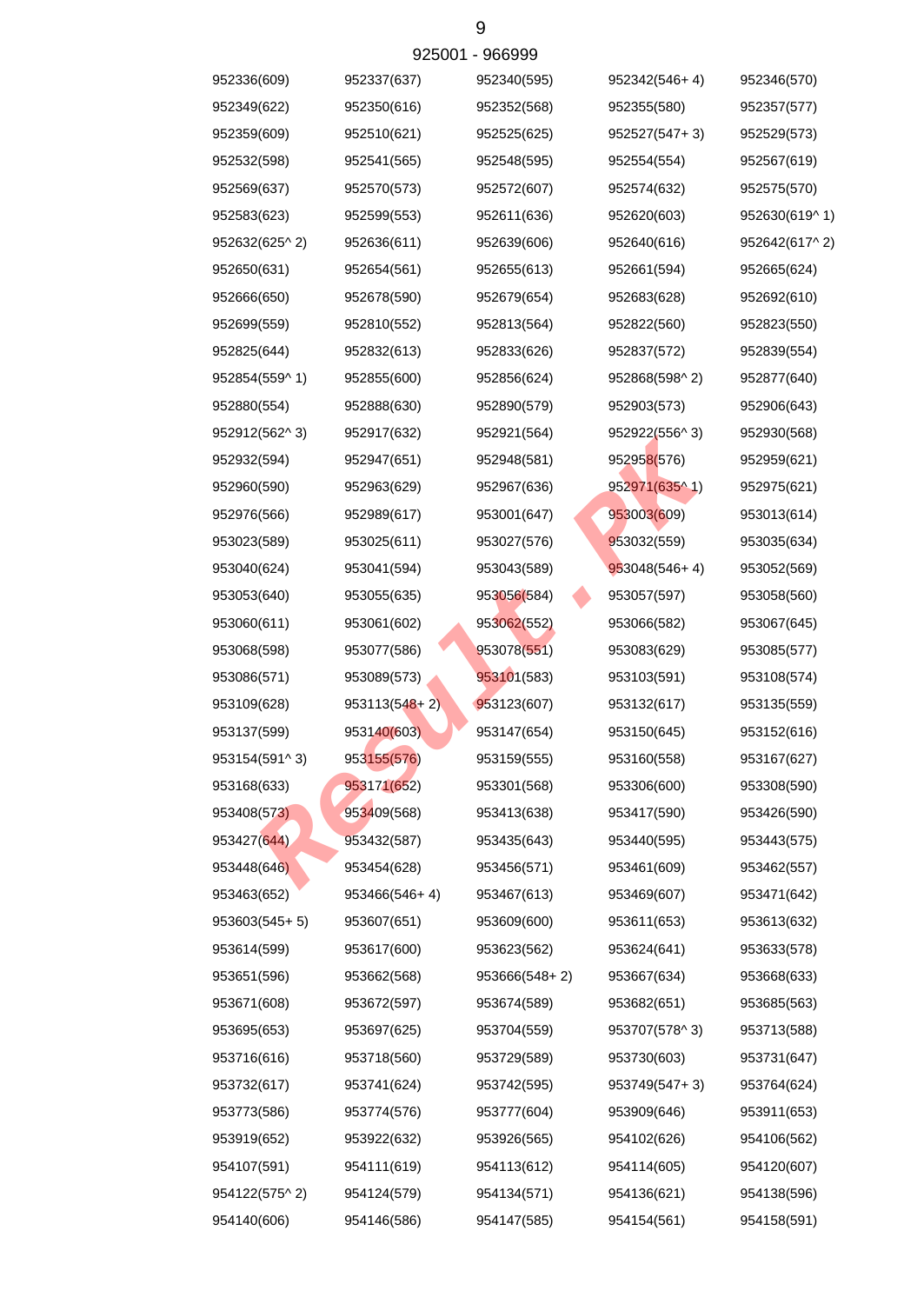| 954165(592)   | 954177(636)   | 954178(619)   | 954179(634)   | 954190(575)   |
|---------------|---------------|---------------|---------------|---------------|
| 954193(598)   | 954197(595)   | 954198(606)   | 954199(611)   | 954203(619)   |
| 954215(593)   | 954216(566)   | 954229(601)   | 954234(610)   | 954401(630)   |
| 954402(640)   | 954405(599^2) | 954406(588^2) | 954408(646)   | 954409(605)   |
| 954421(619)   | 954424(646)   | 954425(650)   | 954426(572)   | 954435(608)   |
| 954436(570)   | 954437(584)   | 954438(569)   | 954439(622)   | 954441(598)   |
| 954442(609)   | 954443(563)   | 954446(607)   | 954449(583)   | 954450(597)   |
| 954454(648)   | 954455(607)   | 954456(631)   | 954458(578)   | 954459(588)   |
| 954472(649)   | 954474(566)   | 954603(620^1) | 954604(574)   | 954607(617)   |
| 954608(591)   | 954611(644)   | 954614(585)   | 954615(651)   | 954616(628)   |
| 954618(653)   | 954619(615)   | 954620(576)   | 954621(549+1) | 954622(627)   |
| 954623(558)   | 954626(624)   | 954628(635)   | 954638(587)   | 954639(643)   |
| 954640(644)   | 954646(576)   | 954647(564)   | 954649(591)   | 954652(556)   |
| 954653(564)   | 954655(640)   | 954657(566)   | 954658(558^3) | 954665(612)   |
| 954666(625)   | 954667(592)   | 954669(555)   | 954673(577)   | 955001(550)   |
| 955002(618)   | 955005(574)   | 955006(611)   | 955007(566)   | 955011(617)   |
| 955012(643)   | 955013(647)   | 955014(632)   | 955021(654)   | 955026(641)   |
| 955029(618)   | 955045(589)   | 955050(594)   | 955054(594)   | 955060(642)   |
| 955069(644)   | 955070(604)   | 955076(611)   | 955079(646)   | 955082(617)   |
| 955083(625)   | 955087(573)   | 955089(630)   | 955090(636^1) | 955091(626)   |
| 955092(617)   | 955097(566)   | 955110(592)   | 955115(637)   | 955308(619)   |
| 955311(570)   | 955325(646^3) | 955348(561)   | 955353(649)   | 955360(607)   |
| 955507(621)   | 955522(608)   | 955523(564)   | 955529(623)   | 955540(637)   |
| 955546(596^1) | 955549(601)   | 955553(572)   | 955569(570)   | 955570(624)   |
| 955572(584)   | 955803(635)   | 955812(577)   | 955839(612)   | 955842(592)   |
| 955843(545+5) | 955845(569)   | 955846(642)   | 955849(574)   | 955859(608)   |
| 955860(599)   | 955873(546+4) | 956001(637)   | 956004(563)   | 956007(623)   |
| 956018(620)   | 956022(575)   | 956023(624)   | 956304(587)   | 956305(633)   |
| 956312(578)   | 956320(627)   | 956322(552^2) | 956327(581)   | 956330(612)   |
| 956332(551)   | 956501(572)   | 956502(577)   | 956506(609)   | 956512(646)   |
| 956516(627)   | 956518(615)   | 956519(571)   | 956525(607)   | 956527(585)   |
| 956542(651)   | 956559(596)   | 956564(583)   | 956805(640)   | 956807(617)   |
| 956814(613)   | 957006(581)   | 957007(648)   | 957009(626)   | 957010(564)   |
| 957011(568)   | 957016(642)   | 957023(555)   | 957025(576)   | 957032(649)   |
| 957038(640)   | 957044(579)   | 957067(618)   | 957068(652)   | 957401(608)   |
| 957407(624)   | 957411(616)   | 957414(569)   | 957427(624)   | 957443(625)   |
| 957446(620)   | 957451(594)   | 957453(564)   | 957456(571)   | 957458(634)   |
| 957462(652)   | 957468(614)   | 957490(641)   | 957496(596)   | 957510(636)   |
| 957511(652)   | 957513(588)   | 957518(619)   | 957521(611)   | 957523(566)   |
| 957524(653)   | 958007(642)   | 958012(646)   | 958016(643)   | 958305(637)   |
| 958337(560)   | 958339(611)   | 958345(552)   | 958353(653)   | 958370(645)   |
| 958382(575)   | 958906(565)   | 958909(623)   | 958923(619)   | 958928(580)   |
| 958939(558)   | 958943(626)   | 958944(623)   | 959306(568)   | 959308(561^3) |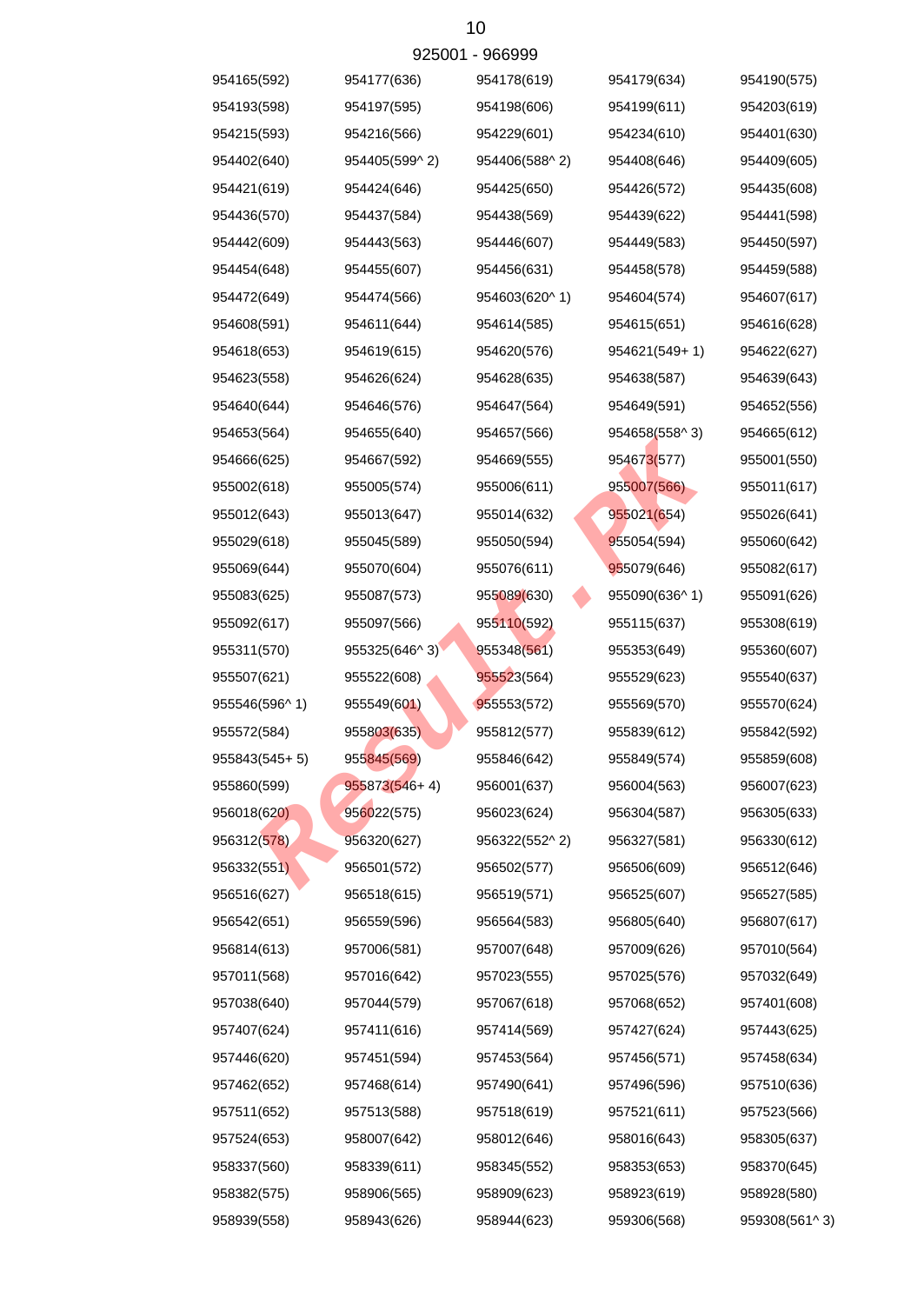| 959312(601)   | 959313(616)   | 959314(641)     | 959315(577)   | 959317(597)   |
|---------------|---------------|-----------------|---------------|---------------|
| 959318(561^1) | 959322(610)   | 959333(632)     | 959334(632)   | 959336(609)   |
| 959337(622)   | 959339(605)   | 959342(579)     | 959344(648)   | 959347(583)   |
| 959349(604)   | 959352(625)   | 959354(591)     | 959607(635)   | 959614(632)   |
| 959615(565)   | 959616(570^2) | 959618(581)     | 959620(546+4) | 959622(560^1) |
| 959629(574)   | 959639(644)   | 959642(575)     | 959643(602)   | 960004(604)   |
| 960005(620)   | 960008(597)   | 960012(592)     | 960014(611)   | 960019(626)   |
| 960021(581)   | 960023(648)   | 960024(650)     | 960025(586)   | 960028(631)   |
| 960031(639)   | 960033(608)   | 960035(599)     | 960038(596)   | 960041(639)   |
| 960042(583)   | 960045(638)   | 960048(549+1)   | 960053(551)   | 960055(653)   |
| 960056(578)   | 960058(566)   | 960059(552)     | 960060(594)   | 960064(559)   |
| 960066(610)   | 960072(582)   | 960073(551)     | 960074(645)   | 960075(642)   |
| 960080(552)   | 960100(584)   | 960105(590)     | 960109(547+3) | 960112(567)   |
| 960114(639)   | 960122(589)   | 960123(629)     | 960126(652)   | 960142(575)   |
| 960159(626)   | 960209(565)   | 960224(567)     | 960233(588^1) | 960234(584)   |
| 960239(552)   | 960241(559)   | 960254(570)     | 960259(613)   | 960268(591)   |
| 960283(578)   | 960286(551)   | 960289(601)     | 960290(551)   | 960291(556)   |
| 960292(615)   | 960506(635)   | 960509(566)     | 960510(617)   | 960511(648)   |
| 960512(632)   | 960517(597)   | 960521(554)     | 960528(569)   | 960546(549+1) |
| 960550(552)   | 960554(586)   | 960557(616)     | 960560(625)   | 960577(588)   |
| 960579(615)   | 960581(609^2) | 960589(654)     | 960606(578)   | 960624(644)   |
| 960628(608)   | 960638(585)   | $960640(548+2)$ | 960650(648)   | 960655(598)   |
| 960659(566)   | 961003(632)   | 961010(564)     | 961011(568)   | 961017(615)   |
| 961018(614)   | 961020(649)   | 961022(608)     | 961024(576)   | 961026(563)   |
| 961027(570)   | 961028(546+4) | 961029(561)     | 961030(624)   | 961031(614)   |
| 961032(547+3) | 961037(580)   | 961051(590)     | 961071(598^1) | 961084(600)   |
| 961109(614)   | 961135(551)   | 961139(574)     | 961143(550)   | 961147(545+5) |
| 961149(651)   | 961151(568)   | 961154(577^1)   | 961155(620)   | 961157(616)   |
| 961167(625)   | 961503(603)   | 961506(579)     | 961507(651)   | 961514(614)   |
| 961515(548+2) | 961518(589)   | 961519(566)     | 961520(563)   | 961525(609)   |
| 961527(598)   | 961531(589)   | 961533(588)     | 961535(606)   | 961540(607)   |
| 961542(646)   | 961544(554)   | 961548(634)     | 961551(553)   | 961552(591)   |
| 961553(595)   | 961558(620)   | 961567(630)     | 961575(598)   | 961577(624)   |
| 961579(559)   | 961605(546+4) | 961620(560)     | 961625(548+2) | 961656(547+3) |
| 961660(578)   | 961666(572)   | 961672(547+3)   | 961679(611)   | 961684(559)   |
| 961700(568)   | 961701(565)   | 961703(642)     | 961721(617)   | 961722(550)   |
| 962004(602)   | 962005(600)   | 962009(576)     | 962011(560)   | 962013(597)   |
| 962015(568)   | 962016(561)   | 962017(602)     | 962020(606)   | 962021(651)   |
| 962022(642)   | 962023(615)   | 962024(640)     | 962028(605)   | 962060(583)   |
| 962063(597)   | 962066(604)   | 962075(558)     | 962103(625)   | 962117(585)   |
| 962126(614)   | 962302(595)   | 962303(634)     | 962306(571)   | 962319(592)   |
| 962330(590)   | 962335(559)   | 962338(575)     | 962355(562)   | 962376(602)   |
| 962402(568)   | 962407(556)   | 962415(614)     | 962416(553)   | 962603(590)   |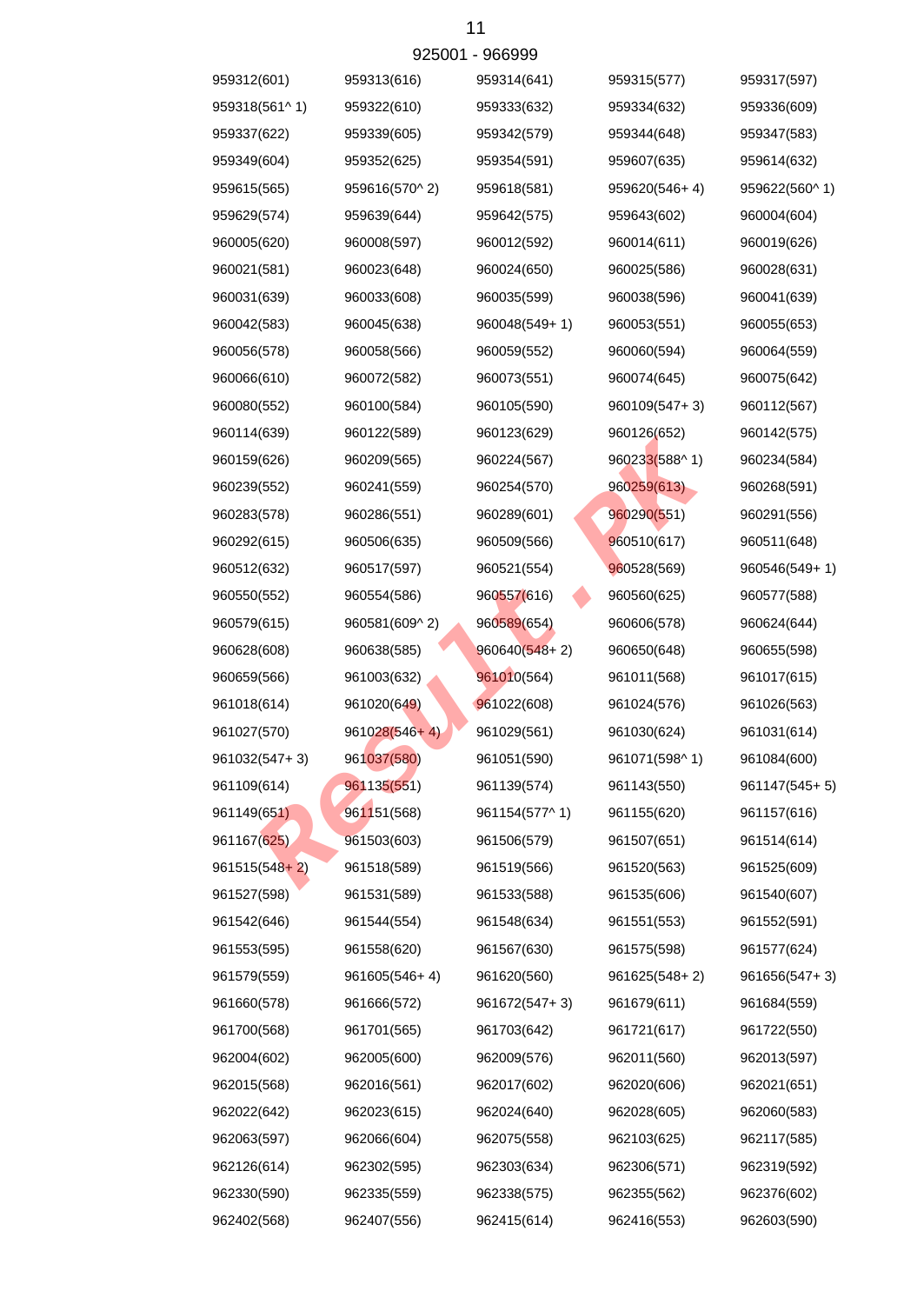|               |                 | AS200.1 - APPAAA |               |               |
|---------------|-----------------|------------------|---------------|---------------|
| 962610(553)   | 962612(562)     | 962613(588)      | 962615(577)   | 962618(553)   |
| 962619(583)   | 962620(573)     | 962622(575)      | 962639(588)   | 962660(623)   |
| 962661(614)   | 962662(620)     | 962671(598)      | 962672(562)   | 962675(608)   |
| 962687(556)   | 962699(598)     | 962716(585)      | 962727(571)   | 962731(590^3) |
| 962740(566)   | 962743(577)     | 962746(649)      | 962747(566)   | 962762(575)   |
| 962763(581)   | 962764(643)     | 962766(631)      | 962768(633)   | 962773(648)   |
| 963002(599)   | 963003(598)     | 963004(582^2)    | 963005(578)   | 963007(610)   |
| 963008(652)   | 963010(556)     | 963013(625)      | 963032(558)   | 963045(622)   |
| 963063(565)   | 963303(628)     | 963305(575)      | 963306(595)   | 963307(554)   |
| 963309(607)   | 963310(605)     | 963312(602)      | 963313(591)   | 963314(607)   |
| 963316(642)   | 963317(648)     | 963319(607)      | 963320(591)   | 963323(584)   |
| 963326(600)   | 963328(596)     | 963332(626)      | 963333(580)   | 963334(609)   |
| 963336(550)   | 963342(570)     | 963344(584)      | 963354(646)   | 963360(550)   |
| 963374(556)   | 963394(571)     | 963401(610^3)    | 963405(612)   | 963406(569)   |
| 963408(599)   | 963423(591)     | 963435(595)      | 963436(617)   | 963437(598)   |
| 963482(590)   | 963495(607)     | 963496(579)      | 963502(586^3) | 963503(577)   |
| 963507(556)   | 963512(589^3)   | 963515(567)      | 963520(610)   | 963521(642)   |
| 963522(620)   | 963523(611)     | 963526(553)      | 963533(553)   | 963539(628)   |
| 963551(567)   | 963560(647)     | 963575(637)      | 963583(587)   | 963587(630)   |
| 963702(573)   | 963706(633)     | 963707(607)      | 963708(563)   | 963709(583)   |
| 963710(598)   | 963711(599)     | 963712(563)      | 963715(588)   | 963719(630)   |
| 963721(596)   | 963725(616)     | 963726(554)      | 963728(563)   | 963731(547+3) |
| 963736(564)   | 963738(566)     | 963739(644)      | 963741(653)   | 963742(571)   |
| 963744(572)   | 963745(593)     | 963750(578)      | 963762(558)   | 963767(555)   |
| 963810(628)   | $963816(547+3)$ | 963818(556)      | 963852(550)   | 963856(553)   |
| 963869(588)   | 963871(621)     | 963918(549+1)    | 963951(650)   | 963954(652)   |
| 963969(576)   | 963972(586)     | 963976(625)      | 963984(546+4) | 963987(582)   |
| 963991(607)   | 964000(601^3)   | 964010(654)      | 964011(630)   | 964012(625)   |
| 964026(562^2) | 964034(596)     | 964036(629)      | 964037(635)   | 964038(586)   |
| 964041(640)   | 964045(619)     | 964053(597)      | 964059(556)   | 964064(580)   |
| 964069(584)   | 964073(632)     | 964075(575)      | 964077(578)   | 964081(545+5) |
| 964090(596)   | 964097(626)     | 964302(580)      | 964303(547+3) | 964308(575)   |
| 964314(642)   | 964315(575)     | 964403(572)      | 964405(639)   | 964408(632)   |
| 964415(576)   | 964424(562)     | 964425(637)      | 964430(551)   | 964431(600)   |
| 964434(608)   | 964441(557)     | 964442(617^1)    | 964445(617)   | 964463(570)   |
| 964713(642)   | 964719(556)     | 964721(592)      | 964722(652)   | 964724(577)   |
| 964727(653)   | 964735(584)     | 964736(574)      | 964737(654)   | 964740(564)   |
| 964743(575)   | 964745(573)     | 964747(604)      | 964754(594)   | 964759(549+1) |
| 964764(653)   | 964765(603)     | 964772(622)      | 964783(610)   | 964813(593)   |
| 964826(610)   | 964830(580)     | 964831(604)      | 964832(570)   | 964835(636)   |
| 964837(595)   | 964838(622)     | 964847(649)      | 964848(600)   | 964849(556)   |
| 964873(547+3) | 964874(641)     | 964876(567)      | 964877(573)   | 964879(644)   |
| 964882(595)   | 964897(591)     | 965201(645)      | 965217(599)   | 965228(547+3) |

 $025001$   $066000$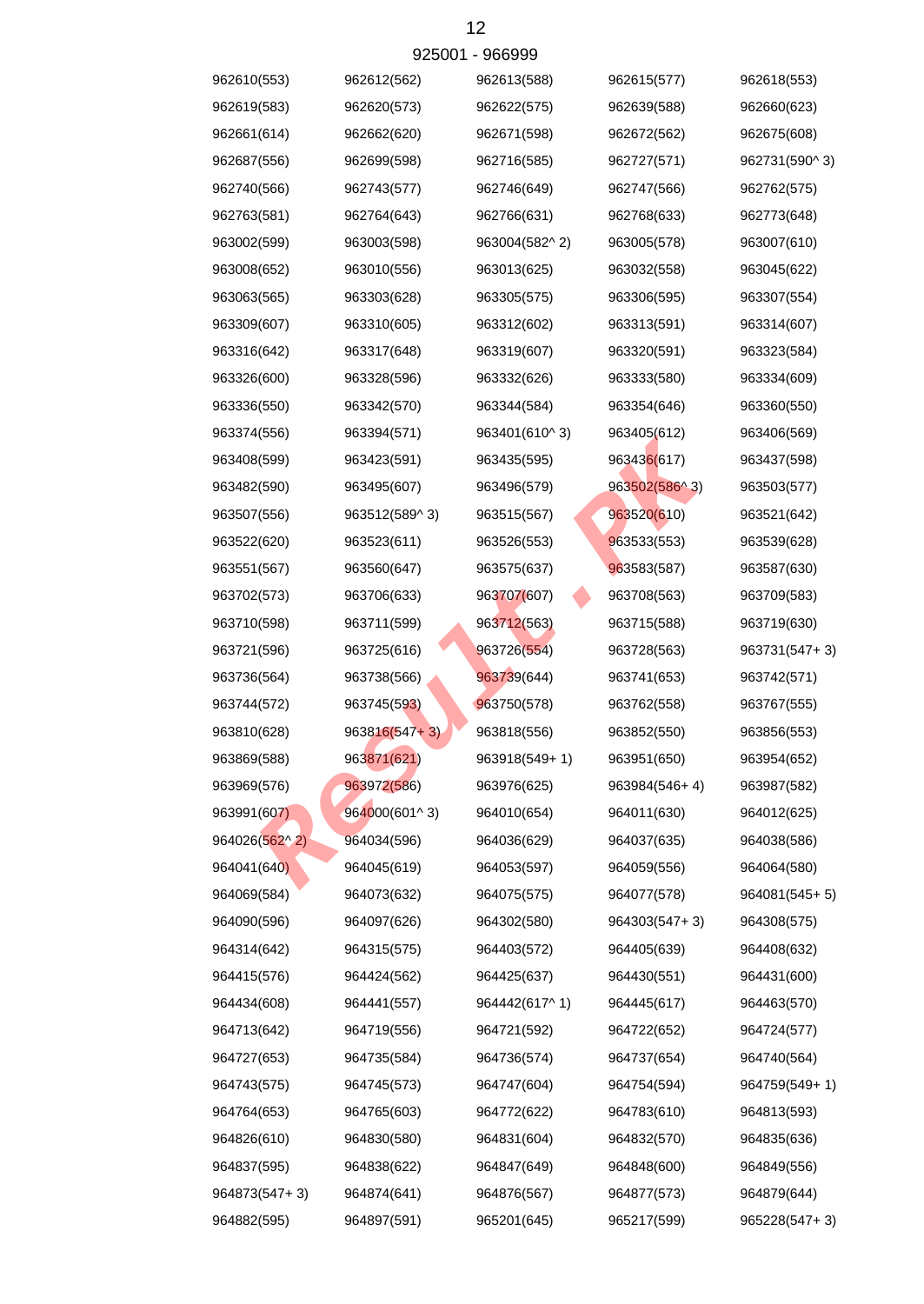|  | 925001 - 966999 |
|--|-----------------|
|--|-----------------|

| 965513(604)   | 965517(599)   | 965521(610)                | 965546(582)     | 965582(590)     |
|---------------|---------------|----------------------------|-----------------|-----------------|
| 965584(567)   | 965594(551)   | 965598(634)                | 965605(589)     | 965630(646)     |
| 965634(590)   | 965636(628)   | 965641(600)                | 966002(607)     | 966005(587)     |
| 966008(547+3) | 966009(651)   | 966010(584)                | 966014(586)     | 966016(582)     |
| 966018(597)   | 966019(590)   | 966020(608)                | $966024(545+5)$ | 966029(557)     |
| 966402(560)   | 966410(652)   | 966412(587^3)              | 966413(598)     | 966414(630)     |
| 966415(550)   | 966421(565)   | 966431(547+3)              | ***********     | ***********     |
|               |               |                            |                 |                 |
| 925009(507^1) | 925026(473^2) | 925043(524)                | 925051(462)     | $925054(436+4)$ |
| 925078(471)   | 925083(530)   | 925203(528)                | 925207(530)     | 925208(535)     |
| 925214(494)   | 925218(528)   | 925220(506)                | 925222(531^2)   | 925246(526)     |
| 925247(539^1) | 925252(443)   | 925257(465)                | 925260(529)     | 925270(510)     |
| 925283(533)   | 925284(509)   | 925287(524)                | 925295(524)     | 925298(503)     |
| 925301(476)   | 925305(505)   | 925404(537)                | 925420(464)     | 925483(521)     |
| 925484(544)   | 925523(533)   | 925526(520^2)              | 925613(541)     | 925628(504)     |
| 925632(455)   | 925635(475)   | 925639(485)                | 925640(489)     | 925642(528)     |
| 925644(466)   | 925661(479^3) | 925668(446)                | 925675(485)     | 925676(524)     |
| 925684(497)   | 925699(502)   | 925708(493)                | 925709(465)     | 925710(473)     |
| 925711(486)   | 925713(500)   | 925720(512)                | 925730(462)     | 925732(524)     |
| 925733(514)   | 925801(439+1) | 925806(491)                | 925812(442)     | 925814(542)     |
| 925831(460)   | 925832(450)   | 925845(467)                | 925860(482)     | 925877(489)     |
| 926203(517^2) | 926204(518)   | 926235(519)                | 926282(514)     | 926294(491)     |
| 926608(481^2) | 926617(518)   | 926636(509^3)              | 926643(540)     | 926647(510)     |
| 926651(517)   | 926662(526)   | 926663(451 <sup>1</sup> 3) | 926666(442^3)   | 926668(457^1)   |
| 926670(542^2) | 926681(533)   | 926683(503)                | 926691(503)     | 926693(510^2)   |
| 926696(544)   | 926697(496)   | 926699(513)                | 926706(446)     | 926708(458)     |
| 926749(541)   | 926754(525)   | 926758(505)                | 926759(534)     | 926770(507^3)   |
| 927001(531)   | 927005(535^2) | 927008(538)                | 927010(526^3)   | 927013(510)     |
| 927031(517)   | 927048(476)   | 927053(533)                | 927057(518^2)   | 927059(501)     |
| 927065(508)   | 927080(485^2) | 927088(494)                | 927104(496^1)   | 927105(439+1)   |
| 927108(504)   | 927118(527)   | 927132(451)                | 927134(517^1)   | 927169(524^1)   |
| 927177(532)   | 927180(511)   | 927183(514)                | 927189(542)     | 927255(527)     |
| 927256(524)   | 927257(516)   | 927258(490^3)              | 927271(504)     | 927272(544)     |
| 927282(524)   | 927284(506)   | 927291(462^2)              | 927304(537)     | 927317(509)     |
| 927322(539)   | 927336(445)   | 927612(459)                | 927634(508)     | 927637(470)     |
| 927802(520)   | 927803(485)   | 927816(483)                | 927817(503)     | 927830(446)     |
| 927847(487)   | 927864(514)   | 927869(443)                | 927900(525)     | 927903(479)     |
| 927912(478^2) | 928009(526)   | 928204(520)                | 928228(521)     | 928249(473)     |
| 928252(517)   | 928406(532)   | 928407(495)                | 928409(481)     | 928410(515)     |
| 928411(530)   | 928413(469)   | 928419(488)                | 928425(472^3)   | 928426(485)     |
| 928431(499)   | 928437(498)   | 928439(534)                | 928450(534^1)   | 928452(518)     |
| 928453(494)   | 928483(534)   | 928484(464^4)              | 928490(476^1)   | 928507(516)     |
| 928514(437+3) | 928515(522)   | 928518(526)                | 928627(456)     | 928643(515^2)   |

Grade : D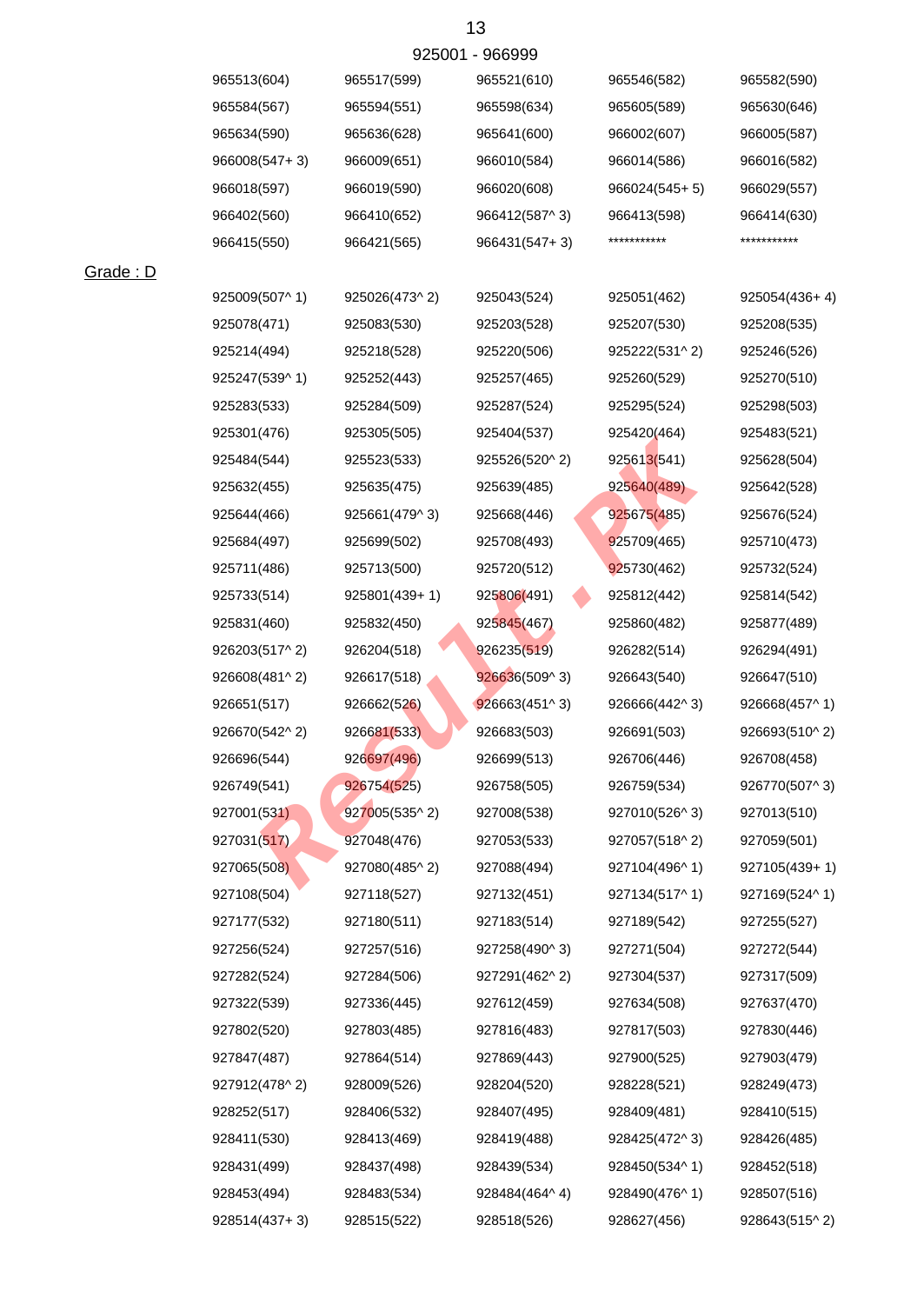|               |                 | ลรวกก  - ลออลลล |               |               |
|---------------|-----------------|-----------------|---------------|---------------|
| 928648(527)   | 928673(530)     | 928674(533)     | 928675(532)   | 928687(490)   |
| 928703(457^3) | 928710(498)     | 928715(472)     | 928902(536^1) | 928905(539)   |
| 929002(517)   | 929011(490)     | 929012(484)     | 929017(519)   | 929039(538)   |
| 929044(490)   | 929201(523)     | 929210(516)     | 929212(500)   | 929217(506)   |
| 929219(539)   | 929404(502)     | 929426(449^1)   | 929442(530)   | 929608(535)   |
| 929609(485^3) | 929801(506)     | 929813(441^3)   | 929838(478)   | 930644(459)   |
| 930654(479^2) | 930674(481)     | 930687(521)     | 931008(499^3) | 931026(511)   |
| 931049(521)   | 931053(532)     | 931059(449^3)   | 931063(496)   | 931068(517)   |
| 931074(471)   | 931075(533)     | 931077(465)     | 931084(522)   | 931085(517)   |
| 931093(497)   | 931501(534)     | 931539(535)     | 931543(535)   | 931706(539)   |
| 931717(497^2) | 931721(509)     | 931725(518^1)   | 931739(501^3) | 932002(498)   |
| 932407(513)   | 932408(511)     | 932414(451)     | 932418(461)   | 932421(477^2) |
| 932422(485)   | 932423(513)     | 932424(496)     | 932425(521)   | 932433(531)   |
| 932434(484^1) | 932437(528^1)   | 932439(499)     | 932458(466)   | 932459(543)   |
| 932601(502)   | 932612(507)     | 932624(541)     | 932625(532)   | 932626(445)   |
| 932630(504)   | 932631(486)     | 933003(544)     | 933005(518)   | 933006(512)   |
| 933007(487)   | 933010(532)     | 933015(505)     | 933020(536)   | 933039(436+4) |
| 933064(504)   | 933071(495)     | 933076(475)     | 933077(500)   | 933085(539)   |
| 933090(531)   | 933091(520)     | 933096(451)     | 933097(486)   | 933098(443)   |
| 933104(469)   | $933109(435+5)$ | 933115(446)     | 933303(503)   | 933304(442)   |
| 933312(469)   | 933317(530)     | 933322(538)     | 933323(469)   | 933324(468)   |
| 933326(486)   | 933328(526)     | 933329(464)     | 933336(491)   | 933339(483)   |
| 933340(521)   | 933343(534)     | 933353(483)     | 933357(478)   | 933371(475)   |
| 933374(485)   | 933626(519)     | 933641(508)     | 933661(472^2) | 933674(458)   |
| 933678(499^2) | 933679(508)     | 933680(498)     | 934007(499)   | 934013(496)   |
| 934014(510)   | 934015(490^3)   | 934017(450)     | 934020(462)   | 934022(462)   |
| 934023(443)   | 934030(496)     | 934032(478)     | 934033(492)   | 934036(515)   |
| 934043(461^1) | 934044(468)     | 934045(505)     | 934055(529)   | 934063(471)   |
| 934068(495)   | 934086(523)     | 934087(508)     | 934325(489)   | 934326(521)   |
| 934327(467)   | 934334(485)     | 934336(446)     | 934339(439+1) | 934341(472)   |
| 934346(475)   | 934347(468)     | 934349(482)     | 934371(506)   | 934380(525)   |
| 934703(464)   | 934717(502)     | 934718(492)     | 934723(484)   | 934724(509)   |
| 934728(449^3) | 934734(470)     | 934765(452)     | 935004(450)   | 935027(522^3) |
| 935051(436+4) | 935303(476^3)   | 935310(459)     | 935311(493)   | 935312(445)   |
| 935323(460)   | 935601(492)     | 935602(534)     | 935607(544)   | 935612(522)   |
| 935613(474^1) | 935623(468^2)   | 935644(491)     | 935659(509)   | 935669(527)   |
| 935682(475)   | 935695(498)     | 935711(532)     | 935713(481^5) | 935716(527)   |
| 936006(475^1) | 936007(534)     | 936036(451)     | 936044(532)   | 936061(507)   |
| 936068(478)   | 936084(523)     | 936093(451)     | 936095(537)   | 936096(543)   |
| 936100(487)   | 936109(458)     | 936110(497)     | 936112(520)   | 936122(503)   |
| 936123(521^1) | 936129(514)     | 936132(532)     | 936136(523)   | 936140(481)   |
| 936153(473)   | 936155(457)     | 936157(502)     | 936158(501)   | 936162(514)   |
| 936166(534)   | 936167(498^2)   | 936173(528)     | 936183(500)   | 936188(501)   |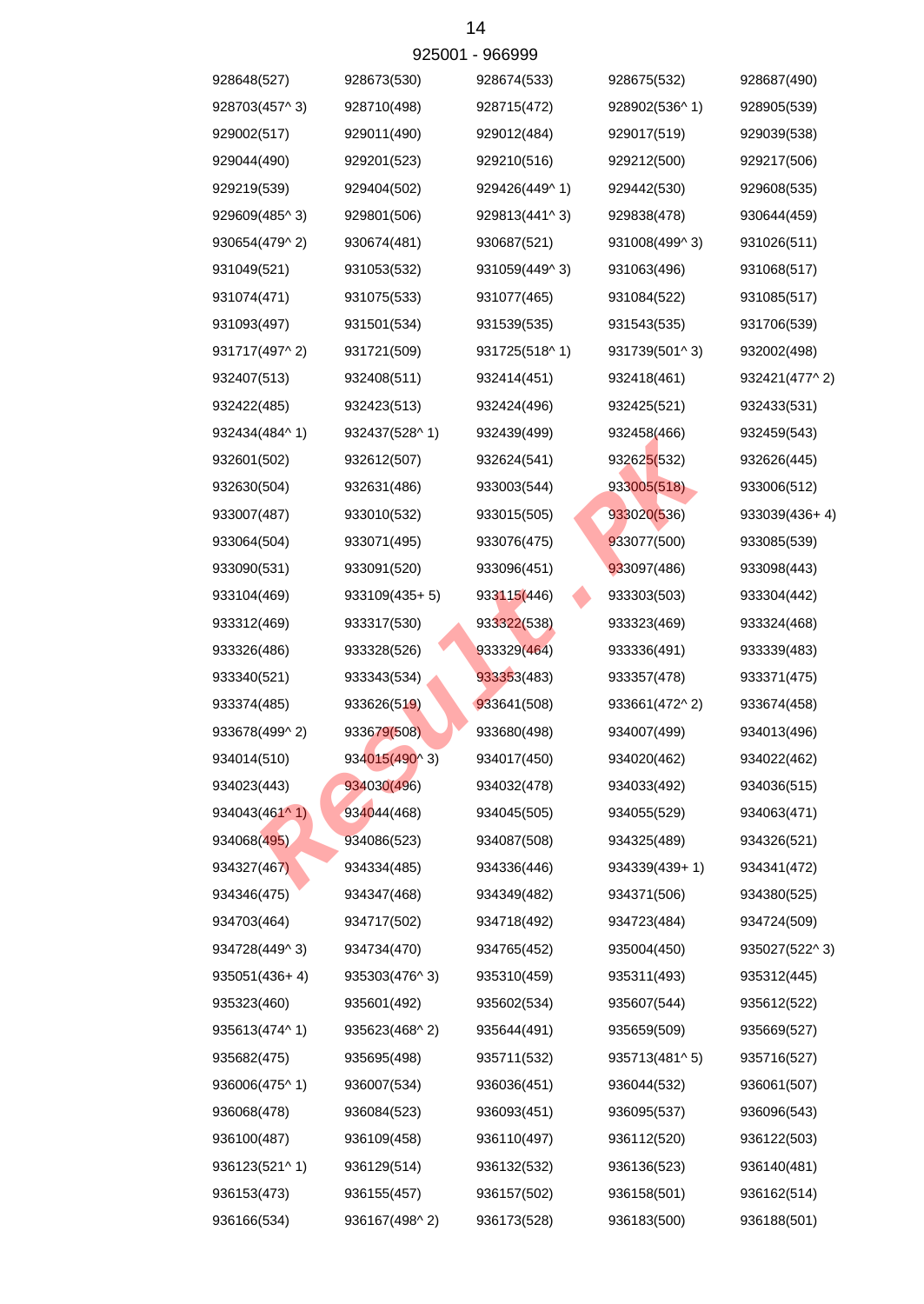|               | ອ∠ບບບ ⊩       | - ອບບອອອ      |               |               |
|---------------|---------------|---------------|---------------|---------------|
| 936195(542)   | 936200(536)   | 936213(470)   | 936224(541)   | 936502(486^2) |
| 936712(435+5) | 936713(465)   | 936719(522)   | 936721(530)   | 936725(453)   |
| 936734(457)   | 936757(483)   | 936766(534)   | 936773(528)   | 936776(498)   |
| 937002(503)   | 937017(453^1) | 937026(474)   | 937029(435+5) | 937037(478^3) |
| 937041(480)   | 937042(500)   | 937056(511^2) | 937059(540)   | 937066(518)   |
| 937079(513)   | 937406(530)   | 937411(520)   | 937608(484)   | 937611(444)   |
| 937615(504)   | 937631(443)   | 937635(544)   | 937636(451)   | 937638(506)   |
| 937642(460)   | 937643(444^1) | 937651(515)   | 937652(462)   | 937660(497)   |
| 937672(525)   | 937684(474^2) | 937692(438+2) | 938001(485^1) | 938016(491)   |
| 938018(480)   | 938024(534)   | 938027(504)   | 938029(536)   | 938034(518)   |
| 938036(532)   | 938040(520)   | 938042(542)   | 938045(518)   | 938403(505)   |
| 938407(501)   | 938414(535)   | 938423(494)   | 938430(507)   | 938437(494^2) |
| 938441(518^2) | 950006(523)   | 950018(492)   | 950053(454^2) | 950073(535)   |
| 950088(511)   | 950115(487)   | 950117(469)   | 950120(510)   | 950121(513)   |
| 950122(469^2) | 950125(505)   | 950131(460)   | 950132(516)   | 950133(478)   |
| 950141(515)   | 950163(488)   | 950184(540)   | 950189(520)   | 950202(522)   |
| 950208(531)   | 950228(534)   | 950246(528)   | 950258(483)   | 950282(518)   |
| 950285(437+3) | 950288(514)   | 950289(462)   | 950404(542)   | 950406(529)   |
| 950414(484)   | 950452(536)   | 950479(501)   | 950483(531)   | 950484(509^2) |
| 950487(509)   | 950503(522)   | 950508(514)   | 950511(518)   | 950524(485)   |
| 950535(526)   | 950549(536)   | 950551(467)   | 950563(498)   | 950565(522)   |
| 950568(543)   | 950571(520)   | 950574(544)   | 950590(445)   | 950596(501)   |
| 950717(543)   | 950720(503)   | 950727(524)   | 950728(508)   | 950730(506)   |
| 950732(540)   | 950733(439+1) | 950737(503)   | 950748(528)   | 950760(546^1) |
| 950773(454)   | 950775(514)   | 950779(484^3) | 950796(515^1) | 950811(531)   |
| 950820(530)   | 950822(503)   | 950826(518)   | 950831(522)   | 950832(500)   |
| 950834(490)   | 950859(526)   | 950864(527)   | 950867(542)   | 950868(523)   |
| 950875(549^2) | 950879(519)   | 950881(508)   | 950882(533)   | 950909(529)   |
| 950937(489)   | 950955(515)   | 950978(512)   | 950979(542)   | 950980(489)   |
| 950982(504)   | 950988(514)   | 950990(521^3) | 950999(534)   | 951038(528)   |
| 951044(457)   | 951045(458^3) | 951046(519)   | 951050(502)   | 951055(523)   |
| 951058(508)   | 951210(534)   | 951257(523)   | 951288(492)   | 951302(505)   |
| 951306(526)   | 951343(539)   | 951347(490)   | 951349(511)   | 951359(472)   |
| 951362(537^3) | 951378(525)   | 951386(521^2) | 951388(440)   | 951390(452^3) |
| 951392(528)   | 951394(518)   | 951395(481)   | 951396(514)   | 951398(543)   |
| 951399(496)   | 951410(510)   | 951413(514)   | 951415(529)   | 951519(506^1) |
| 951559(522)   | 951563(478)   | 951578(487)   | 951579(538)   | 951584(466)   |
| 951585(529)   | 951595(543)   | 951606(490^2) | 951619(521^3) | 951635(483^2) |
| 951711(477)   | 951734(464)   | 951739(490)   | 951741(506^3) | 951757(531)   |
| 951765(511)   | 951772(482)   | 951773(485^2) | 951789(530)   | 951817(519)   |
| 951819(537)   | 951823(517)   | 951827(531^3) | 951840(523)   | 951846(537)   |
| 952033(537)   | 952059(494)   | 952086(520)   | 952105(534)   | 952115(525^1) |
| 952124(537)   | 952135(541)   | 952139(478)   | 952140(516^2) | 952159(483)   |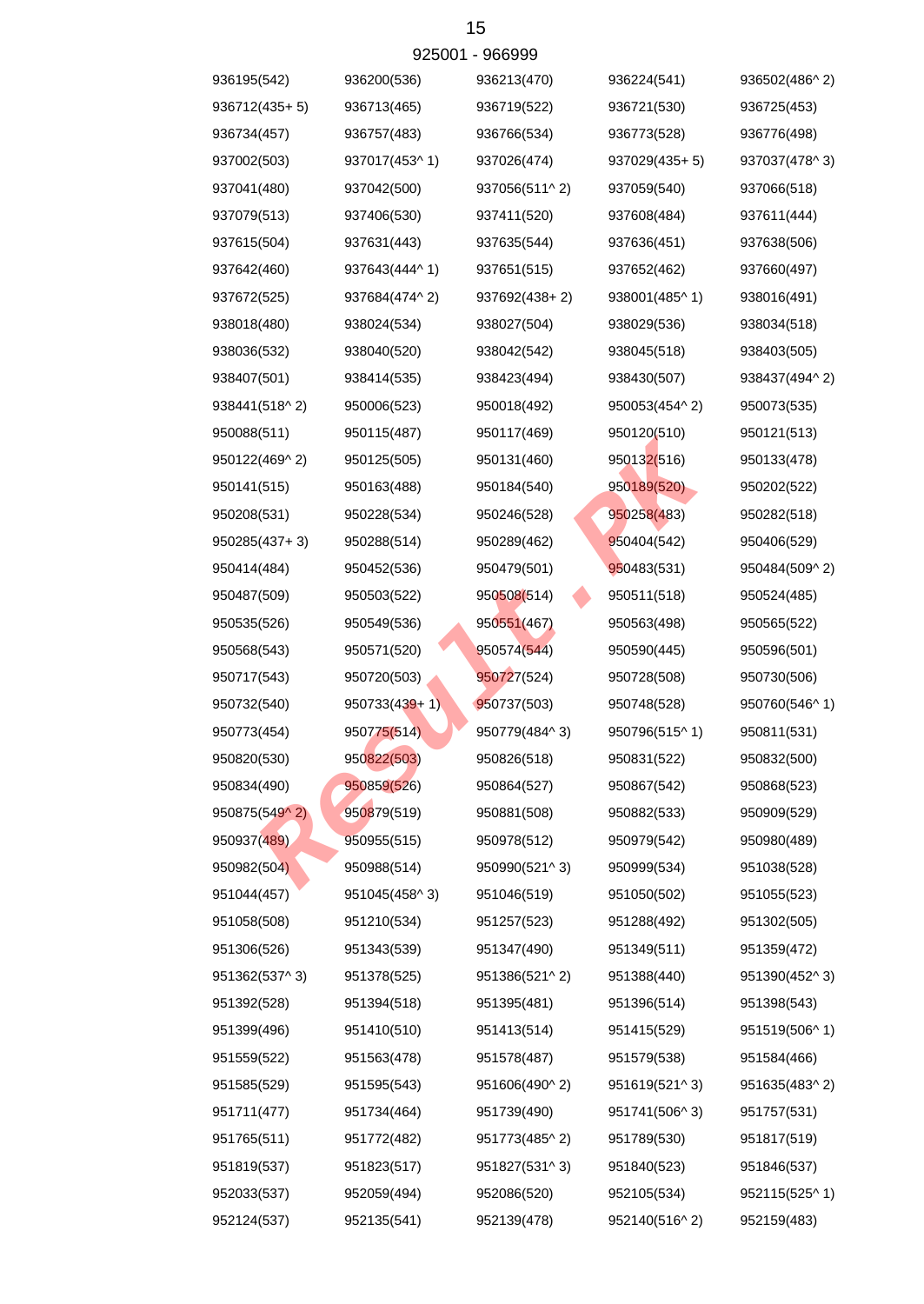|               |               | 929001 - 966999 |               |               |
|---------------|---------------|-----------------|---------------|---------------|
| 952166(516)   | 952167(544)   | 952169(480)     | 952185(514)   | 952186(487)   |
| 952211(504)   | 952215(526)   | 952218(499)     | 952221(498)   | 952222(527)   |
| 952310(514)   | 952316(499)   | 952317(471)     | 952319(480^1) | 952323(523)   |
| 952324(494)   | 952328(473^1) | 952333(512)     | 952509(475)   | 952520(544)   |
| 952526(487)   | 952528(528^2) | 952559(472)     | 952568(482)   | 952615(491)   |
| 952619(456^1) | 952648(529)   | 952652(538)     | 952653(512)   | 952694(539)   |
| 952705(490)   | 952804(462)   | 952806(495)     | 952828(520^2) | 952830(538)   |
| 952859(506)   | 952865(500^2) | 952867(485)     | 952920(537)   | 952955(438+2) |
| 952983(543^1) | 953002(528)   | 953004(542)     | 953012(527)   | 953015(517)   |
| 953017(538)   | 953019(529)   | 953024(439+1)   | 953029(483)   | 953031(524^1) |
| 953051(442^3) | 953064(455)   | 953072(537)     | 953073(536)   | 953087(514)   |
| 953088(542)   | 953093(537)   | 953094(504)     | 953115(497^2) | 953116(483)   |
| 953117(511)   | 953118(519)   | 953127(483)     | 953139(461)   | 953153(438+2) |
| 953158(537)   | 953165(540)   | 953176(527)     | 953177(455)   | 953302(497^2) |
| 953304(514)   | 953313(538)   | 953407(535)     | 953437(494)   | 953444(448^1) |
| 953447(445)   | 953451(497)   | 953468(444^1)   | 953470(503)   | 953616(502)   |
| 953652(525)   | 953669(532)   | 953679(496^1)   | 953684(537)   | 953688(525)   |
| 953694(530)   | 953699(501^2) | 953715(535)     | 953734(537)   | 953738(521)   |
| 953770(472)   | 953775(504)   | 953907(505^3)   | 954109(461)   | 954118(512)   |
| 954129(511^3) | 954130(510)   | 954149(511)     | 954157(537^1) | 954180(534)   |
| 954182(467)   | 954184(489)   | 954191(510^3)   | 954200(520)   | 954201(478)   |
| 954202(502)   | 954205(538)   | 954214(533)     | 954217(521)   | 954222(482)   |
| 954244(539)   | 954473(467)   | 954601(539)     | 954609(544^2) | 954630(502)   |
| 954637(519)   | 954643(529)   | 954648(548^1)   | 954650(541^1) | 954651(532)   |
| 954654(538)   | 954664(540)   | 955003(485^3)   | 955023(517)   | 955032(502)   |
| 955033(542)   | 955037(502^3) | 955072(468^2)   | 955080(543)   | 955100(463)   |
| 955113(544)   | 955315(515)   | 955329(481)     | 955330(535)   | 955332(508)   |
| 955335(481)   | 955342(534)   | 955362(489)     | 955512(483)   | 955513(477)   |
| 955515(501)   | 955524(535)   | 955531(486)     | 955542(440)   | 955544(529)   |
| 955547(487)   | 955562(540)   | 955571(523)     | 955837(465)   | 955847(496)   |
| 955850(499)   | 955854(518)   | 955877(524)     | 956011(544)   | 956012(520)   |
| 956016(515)   | 956027(544)   | 956303(468)     | 956311(497)   | 956326(463)   |
| 956535(529)   | 956547(461)   | 956804(520)     | 957008(544)   | 957014(520^2) |
| 957029(515)   | 957033(497)   | 957034(543)     | 957069(538)   | 957070(483)   |
| 957083(498)   | 957096(489)   | 957102(494)     | 957420(496)   | 957452(505)   |
| 957499(507)   | 957514(547^1) | 957517(526)     | 957531(544)   | 957904(544)   |
| 958001(518^1) | 958311(521)   | 958312(450)     | 958313(507)   | 958375(518)   |
| 958389(544)   | 958903(502)   | 958907(510)     | 958919(510^1) | 958931(535)   |
| 958932(539^2) | 958938(461)   | 959325(521)     | 959329(515)   | 959634(525)   |
| 960006(446)   | 960007(530)   | 960009(531)     | 960011(473)   | 960016(507)   |
| 960020(531)   | 960026(507)   | 960029(535)     | 960030(536)   | 960037(530)   |
| 960039(525)   | 960040(511)   | 960043(454)     | 960044(538)   | 960047(435+5) |
| 960049(482)   | 960050(501)   | 960061(502)     | 960090(543)   | 960096(488)   |

 $025001$   $066000$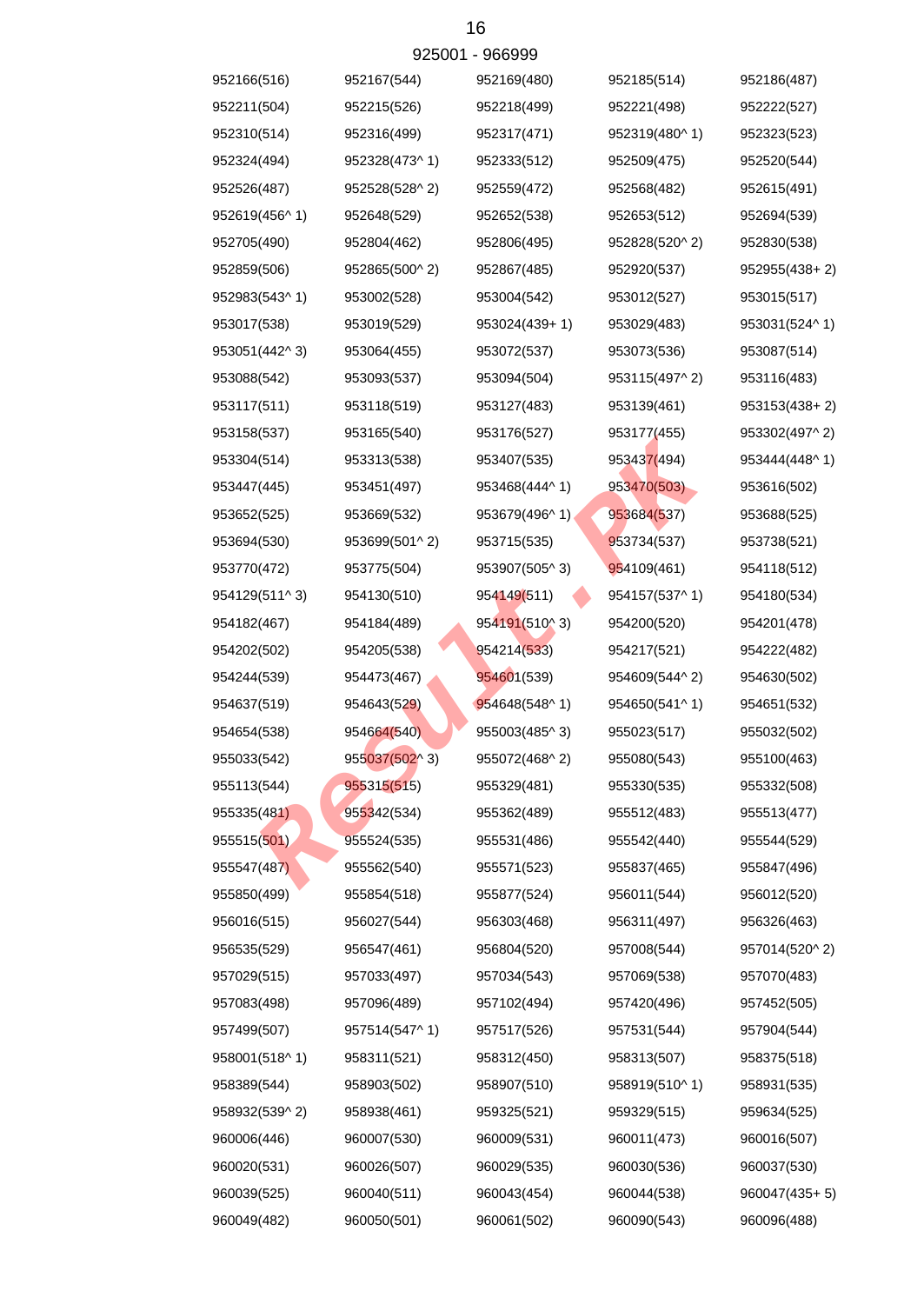|               |                 | 925001 - 966999 |               |               |
|---------------|-----------------|-----------------|---------------|---------------|
| 960097(473)   | 960101(536)     | 960103(514)     | 960104(539)   | 960106(479^3) |
| 960107(482)   | 960108(457)     | 960115(520)     | 960117(510)   | 960118(473)   |
| 960119(499)   | 960124(486)     | 960128(479)     | 960129(500)   | 960130(441)   |
| 960131(529)   | 960134(531)     | 960137(506)     | 960143(510)   | 960145(501)   |
| 960146(454)   | 960147(441)     | 960154(482)     | 960155(524)   | 960156(462)   |
| 960158(495)   | 960163(523)     | 960166(510)     | 960167(438+2) | 960178(441)   |
| 960179(493^3) | 960181(520)     | 960185(498)     | 960186(484)   | 960188(540)   |
| 960192(538)   | 960193(447)     | 960194(443)     | 960196(436+4) | 960205(478)   |
| 960206(467)   | 960216(462)     | 960221(527)     | 960230(541)   | 960238(542)   |
| 960248(472^3) | 960260(531)     | 960263(504)     | 960264(457)   | 960265(484)   |
| 960267(525)   | 960270(540)     | 960275(544)     | 960276(506)   | 960281(544)   |
| 960288(522)   | 960503(484)     | 960504(461)     | 960505(530)   | 960513(490)   |
| 960519(522)   | 960522(540)     | 960529(487)     | 960530(534)   | 960542(522)   |
| 960555(453)   | 960559(541)     | 960562(494)     | 960564(538)   | 960573(494)   |
| 960580(504)   | $960585(435+5)$ | 960588(437+3)   | 960590(474)   | 960592(525)   |
| 960593(467)   | 960594(467)     | 960596(511)     | 960597(479)   | 960598(512)   |
| 960601(463)   | 960602(457)     | 960605(490^3)   | 960613(500)   | 960616(503)   |
| 960622(533)   | 960623(457)     | 960639(491)     | 960648(491)   | 960651(453)   |
| 960668(543)   | 960680(520)     | 960685(490)     | 961006(544)   | 961013(513)   |
| 961014(471)   | 961016(489)     | 961019(475^1)   | 961021(494)   | 961035(513)   |
| 961057(512^3) | 961059(450)     | 961062(503^2)   | 961067(529^3) | 961073(522)   |
| 961075(526)   | 961078(457)     | 961079(512)     | 961083(526)   | 961087(542)   |
| 961088(495^3) | 961091(531)     | 961092(547^3)   | 961096(445)   | 961100(507)   |
| 961110(454)   | 961112(544)     | 961117(521)     | 961118(437+3) | 961119(499)   |
| 961121(478)   | 961123(530)     | 961125(506)     | 961129(518)   | 961130(492)   |
| 961134(476)   | 961142(495^1)   | 961145(506)     | 961150(544)   | 961156(515)   |
| 961158(511)   | 961161(508)     | 961166(500)     | 961168(543)   | 961169(517)   |
| 961171(481)   | 961172(458)     | 961173(461)     | 961508(465)   | 961509(496)   |
| 961510(489)   | 961513(525)     | 961521(498)     | 961522(505)   | 961524(528)   |
| 961526(466)   | 961529(509)     | 961530(535)     | 961536(499)   | 961537(477)   |
| 961538(519)   | 961543(521)     | 961547(468)     | 961549(480)   | 961556(512)   |
| 961560(540)   | 961564(494)     | 961570(489)     | 961576(450)   | 961578(524)   |
| 961585(463)   | 961589(504)     | 961592(436+4)   | 961600(495)   | 961601(506)   |
| 961604(444)   | 961608(500)     | 961609(513)     | 961610(491)   | 961613(455)   |
| 961617(494)   | 961619(513)     | 961623(516)     | 961627(543)   | 961633(475)   |
| 961637(449)   | 961638(446)     | 961640(525)     | 961644(487)   | 961651(501)   |
| 961658(541)   | 961665(524)     | 961669(497)     | 961671(441)   | 961673(453)   |
| 961674(538)   | 961676(540)     | 961680(533)     | 961682(510)   | 961683(542)   |
| 961688(526)   | 961690(515)     | 961695(527)     | 961697(459^2) | 961699(483)   |
| 961707(477)   | 961708(459)     | 961709(506)     | 961720(510)   | 961727(486)   |
| 961728(525)   | 962010(531)     | 962018(505)     | 962026(527)   | 962048(468)   |
| 962067(450)   | 962074(514^3)   | 962081(529)     | 962088(521)   | 962091(509)   |
| 962095(503)   | 962096(514)     | 962099(518)     | 962107(471^1) | 962113(484)   |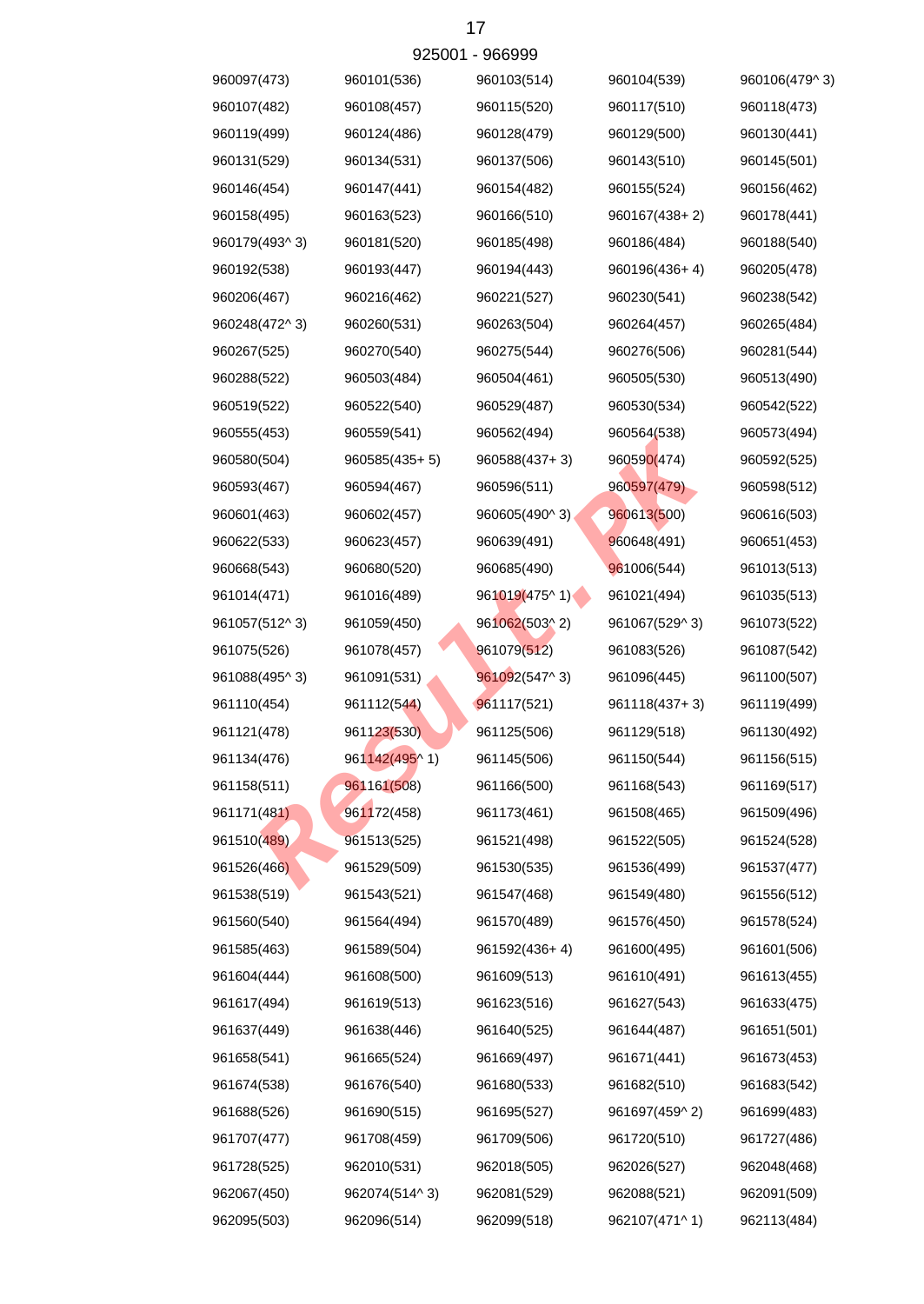|               |               | 925001 - 966999 |                         |               |
|---------------|---------------|-----------------|-------------------------|---------------|
| 962118(508)   | 962123(541)   | 962129(538)     | 962131(543)             | 962138(467)   |
| 962140(488)   | 962309(542)   | 962321(529)     | 962323(504)             | 962325(452)   |
| 962328(476)   | 962329(486)   | 962331(462)     | 962333(472)             | 962334(435+5) |
| 962356(508)   | 962375(501)   | 962380(497)     | 962383(437+3)           | 962386(441)   |
| 962389(477)   | 962390(469)   | 962409(508)     | 962411(466)             | 962413(518)   |
| 962414(511)   | 962418(519)   | 962609(526)     | 962634(506)             | 962644(517)   |
| 962646(522)   | 962647(536)   | 962648(510)     | 962653(505)             | 962655(530)   |
| 962666(533)   | 962667(534)   | 962678(488)     | 962679(444)             | 962680(536)   |
| 962682(526^1) | 962690(485)   | 962691(443)     | 962696(473)             | 962697(524)   |
| 962702(479)   | 962704(440)   | 962706(493)     | 962708(475)             | 962714(482)   |
| 962715(499)   | 962733(511)   | 962736(448)     | 962756(522^2)           | 962765(527^3) |
| 962767(507)   | 962770(504)   | 962771(456)     | 963015(471)             | 963016(471)   |
| 963019(459)   | 963027(466)   | 963031(453)     | 963033(504)             | 963034(512)   |
| 963035(544)   | 963047(442)   | 963051(481)     | 963052(472^1)           | 963302(532)   |
| 963304(517)   | 963325(525)   | 963327(513)     | 963331(527)             | 963335(543)   |
| 963343(468)   | 963348(536)   | 963356(478)     | 963361(516)             | 963362(489)   |
| 963366(451)   | 963376(469)   | 963398(519^2)   | 963409(528)             | 963420(493)   |
| 963421(445)   | 963425(446)   | 963438(514)     | $963452(485^{\circ} 1)$ | 963456(511)   |
| 963463(529^3) | 963466(456)   | 963467(443)     | 963469(544)             | 963473(501)   |
| 963476(464)   | 963480(493)   | 963490(513)     | 963492(469)             | 963506(487^2) |
| 963508(517)   | 963511(533)   | 963516(501)     | 963517(527)             | 963524(521)   |
| 963525(446)   | 963527(544)   | 963528(481)     | 963541(505)             | 963546(507)   |
| 963556(517)   | 963562(512)   | 963573(506)     | 963579(520^3)           | 963590(531)   |
| 963596(511)   | 963599(529)   | 963602(506)     | 963603(534)             | 963703(504)   |
| 963705(499)   | 963716(517)   | 963717(503)     | 963720(531)             | 963724(442^1) |
| 963729(517)   | 963732(513)   | 963733(505)     | 963735(519)             | 963753(477)   |
| 963758(455)   | 963760(462^3) | 963761(454)     | 963763(449)             | 963765(451)   |
| 963771(536)   | 963772(539)   | 963773(490)     | 963775(493)             | 963789(488)   |
| 963797(488)   | 963804(532)   | 963806(528)     | 963812(529)             | 963819(537)   |
| 963820(493^1) | 963828(446)   | 963847(518)     | 963848(485)             | 963849(462)   |
| 963860(528)   | 963861(533)   | 963862(543)     | 963865(458)             | 963866(465)   |
| 963868(492)   | 963877(462)   | 963881(459)     | 963882(446)             | 963886(444)   |
| 963887(450)   | 963892(499)   | 963900(525)     | 963902(522)             | 963904(460)   |
| 963907(482)   | 963913(441^3) | 963914(451)     | 963916(447)             | 963919(452)   |
| 963920(435+5) | 963926(489)   | 963934(445)     | 963936(495)             | 963938(489)   |
| 963940(450)   | 963973(490)   | 963979(450)     | 963986(540)             | 963990(516)   |
| 964030(491^2) | 964033(523)   | 964035(499)     | 964047(523)             | 964051(542)   |
| 964071(473)   | 964072(524)   | 964074(516)     | 964084(452^1)           | 964087(536)   |
| 964091(529)   | 964092(511)   | 964100(502^2)   | 964301(441)             | 964313(513)   |
| 964406(503)   | 964412(463)   | 964413(486)     | 964426(508)             | 964428(478)   |
| 964429(446)   | 964440(487)   | 964459(485)     | 964710(528)             | 964712(503)   |
| 964714(482)   | 964717(523)   | 964720(541)     | 964732(461)             | 964739(536)   |
| 964746(526)   | 964753(504^2) | 964776(460)     | 964778(539)             | 964791(489)   |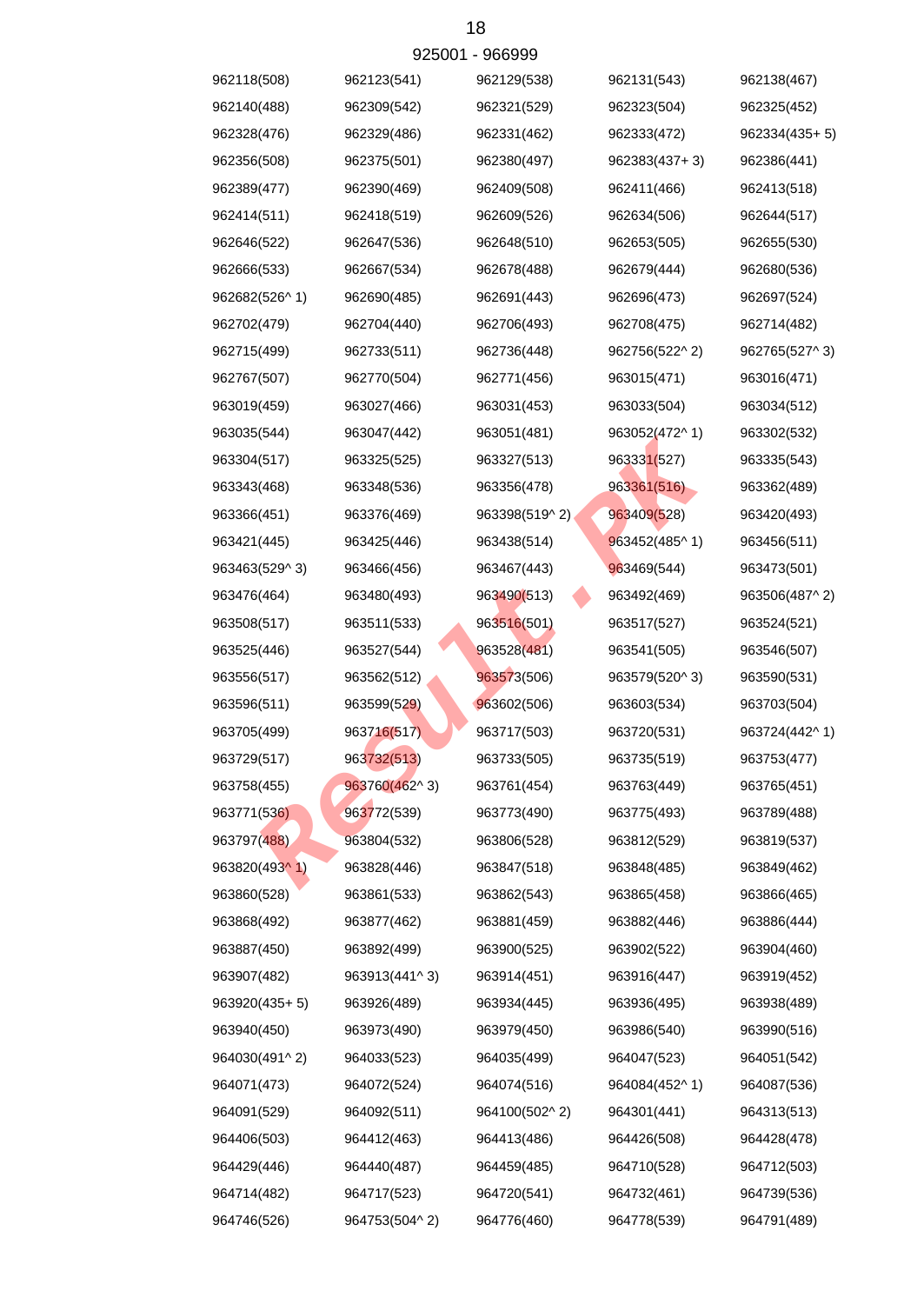| 964792(451)   | 964794(495^1) | 964799(511)   | 964800(543)   | 964806(486)   |
|---------------|---------------|---------------|---------------|---------------|
| 964808(514)   | 964812(521)   | 964818(489)   | 964836(496)   | 964850(516)   |
| 964851(474)   | 964853(491)   | 964860(463)   | 964862(455)   | 964867(470)   |
| 964868(495)   | 964875(533)   | 964888(528)   | 964891(540)   | 965202(497)   |
| 965203(532)   | 965207(543)   | 965218(531)   | 965505(506)   | 965508(512)   |
| 965510(530)   | 965512(480)   | 965516(519)   | 965519(512)   | 965524(521)   |
| 965533(500)   | 965534(493)   | 965536(473)   | 965547(522)   | 965559(446)   |
| 965564(512)   | 965570(541)   | 965571(493)   | 965574(490)   | 965576(494)   |
| 965579(537)   | 965597(441)   | 965601(456)   | 965606(536)   | 965610(514)   |
| 965638(510)   | 965640(521)   | 966007(526)   | 966013(520)   | 966015(516)   |
| 966022(520)   | 966403(524)   | 966404(460^3) | 966411(441)   | 966417(534)   |
| 966430(532^2) | 966432(510)   | ***********   | ***********   | ***********   |
|               |               |               |               |               |
| 927106(426^4) | 927273(423^1) | 927323(429^3) | 927821(431)   | 933024(409)   |
| 933037(423)   | 933053(412)   | 933062(427)   | 933088(400)   | 933103(428)   |
| 933108(419^3) | 933313(397)   | 933332(425^2) | 933334(428)   | 933649(429)   |
| 933650(423)   | 934031(434)   | 934034(421)   | 934039(429)   | 934306(387)   |
| 934342(426^2) | 934358(434)   | 934361(428^3) | 934775(420)   | 936104(422)   |
| 936108(431)   | 936217(403^2) | 936706(432)   | 936720(431^3) | 936726(409)   |
| 936752(429^1) | 936755(429)   | 936761(439^2) | 937031(423)   | 937039(400^3) |
| 937412(406)   | 937621(428)   | 937675(412^6) | 950135(438^3) | 950459(425)   |
| 950501(426)   | 950774(419^1) | 952311(405^3) | 953059(425)   | 953776(423)   |
| 954160(438^4) | 955316(428)   | 955368(414)   | 956025(416)   | 957012(435^1) |
| 957026(419^1) | 958348(405^3) | 960093(427^1) | 960111(433)   | 960120(410)   |
| 960125(434^2) | 960135(433)   | 960136(418)   | 960141(421)   | 960157(421)   |
| 960160(421)   | 960171(423)   | 960177(414)   | 960180(421)   | 960191(422)   |
| 960208(434)   | 960212(434)   | 960567(414)   | 960584(434)   | 961077(412)   |
| 961550(432)   | 961559(431)   | 961614(415)   | 961634(430)   | 961636(433)   |
| 961641(414)   | 961642(436^2) | 961645(416)   | 961649(431^1) | 961710(400^3) |
| 962033(409)   | 962039(434^3) | 962094(427)   | 962381(419)   | 962382(424)   |
| 962385(433)   | 962388(428)   | 962393(410)   | 962417(433^3) | 962652(431)   |
| 962693(404)   | 963048(424^2) | 963308(419)   | 963352(436^3) | 963826(413^3) |
| 963846(397)   | 963864(426)   | 963922(416)   | 963924(423)   | 964305(420^6) |
| 964729(436^3) | 964790(387)   | 964900(431^3) | 965205(429^1) | 965552(424)   |
| 965572(420)   | 965629(413)   | ***********   | ***********   | ***********   |

# Grade : E

## PASS

| 933081(180/450) | 933301(420/600) | 933352(81/200)  | 933601(394/800) | 934002(435/600) |
|-----------------|-----------------|-----------------|-----------------|-----------------|
| 934046(492/800) | 934047(526/800) | 934048(510/800) | 936763(340/500) | 938438(398/600) |
| 960002(518/800) | 960501(605/800) | 960667(353/800) | 960684(356/600) | 961182(398/600) |
| 961702(212/450) | 962001(211/450) | 962002(587/800) | 962006(434/800) | 962112(235/450) |
| 964453(230/450) | 964702(228/450) | 964703(235/450) | 964704(249/450) | 964705(204/450) |